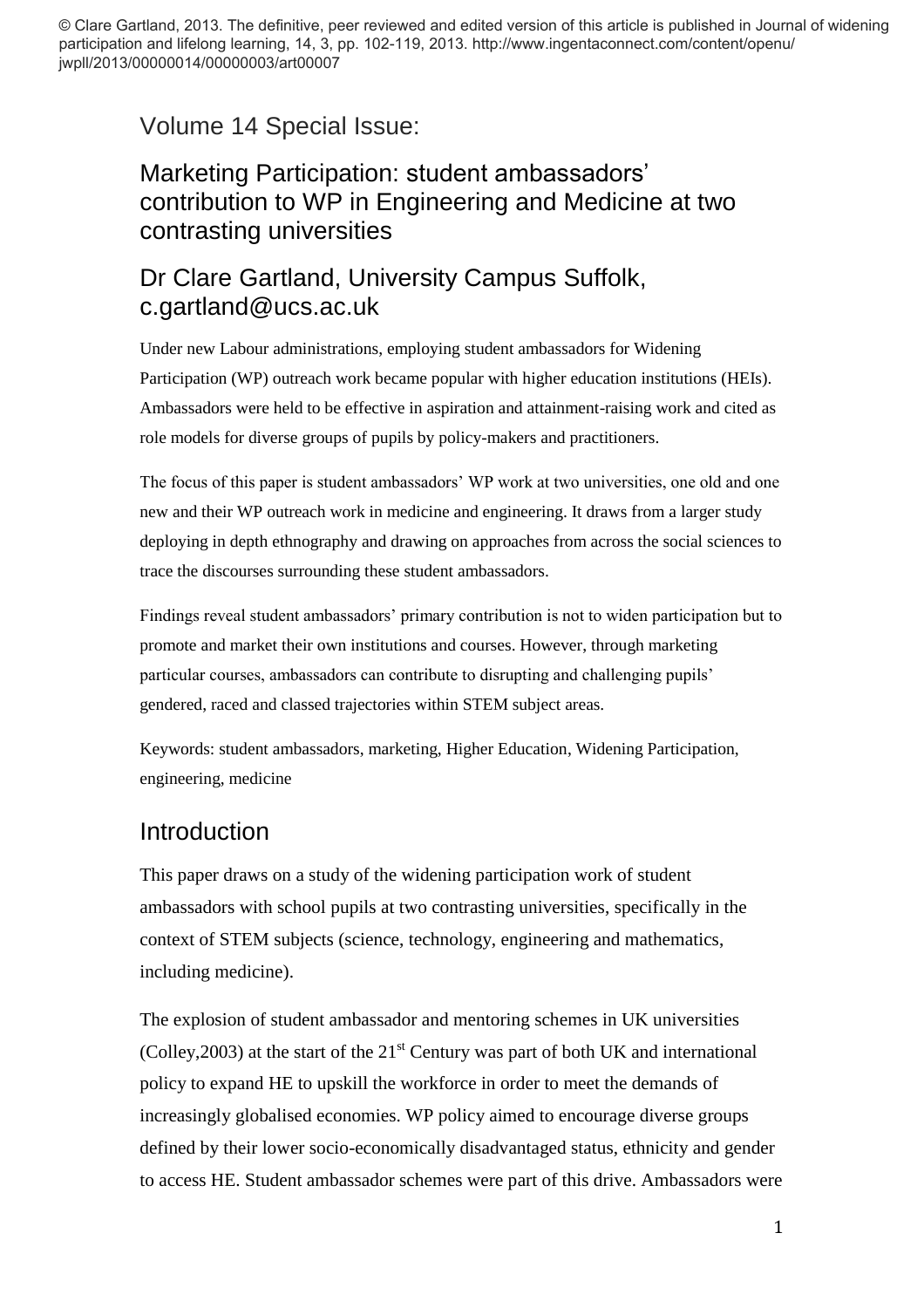viewed as effective WP tools and role models for pupils by policy-makers and practitioners (HEFCE, 2005, 2009). There is, however, no educational research exploring the work of student ambassadors and their contribution to WP.

The study on which this paper draws centres on two London universities, one old and one new and their ambassadors' WP outreach work in two STEM subjects, engineering and medicine. Activities were funded by Aimhigher, the universities themselves and by particular projects and initiatives running at these institutions at the time. The study deployed in depth ethnography and drew on approaches from across the social sciences to trace the discourses surrounding student ambassadors and their work. One dominant discourse identified was that of marketing. This discourse and how it positioned ambassadors and school pupils and impacted on the WP aims of activities is the specific focus of this paper.

### Background to the study

The expansion of HE is a UK and international phenomenon, often called a global knowledge economy (David, 2009). The UK Labour Administrations' concerns to widen participation reflected economic and social justice and equity issues. There are though critiques of the assumptions this policy made about the nature of the workforce that will be needed in 21<sup>st</sup> century Britain. Various studies (Steele, 2000; Morley, 2001; Brown, Lauder, and Ashton, 2008; David et al, 2010) warned that that the need for upskilling the UK workforce was not as clear as government discourses suggested. Current economic problems and the much publicised difficulties faced by graduates in attaining graduate jobs appear to support this view, though the reality of the positioning of different graduates in the job market is complex (Chevalier and Conlon, 2003; Dickerson and Jones, 2007; Purcell et al., 2006; Wilton, 2011) and reliability of official statistics relating to graduate employment much contested (Bratti, McKnight, Naylor and Smith, 2004).

However, the importance of STEM subjects to the national economy has been emphasised (Leitch review, 2006; Lambert review, 2003; Sainsbury review 2007; UKCES, 2009; CBI, 2010). The CBI (2010) outlines the urgent need for STEM skills by UK businesses; the UKCES (2009) predicts that 58 percent of all new jobs will be STEM related. In contrast there is no concern over recruitment to careers in medicine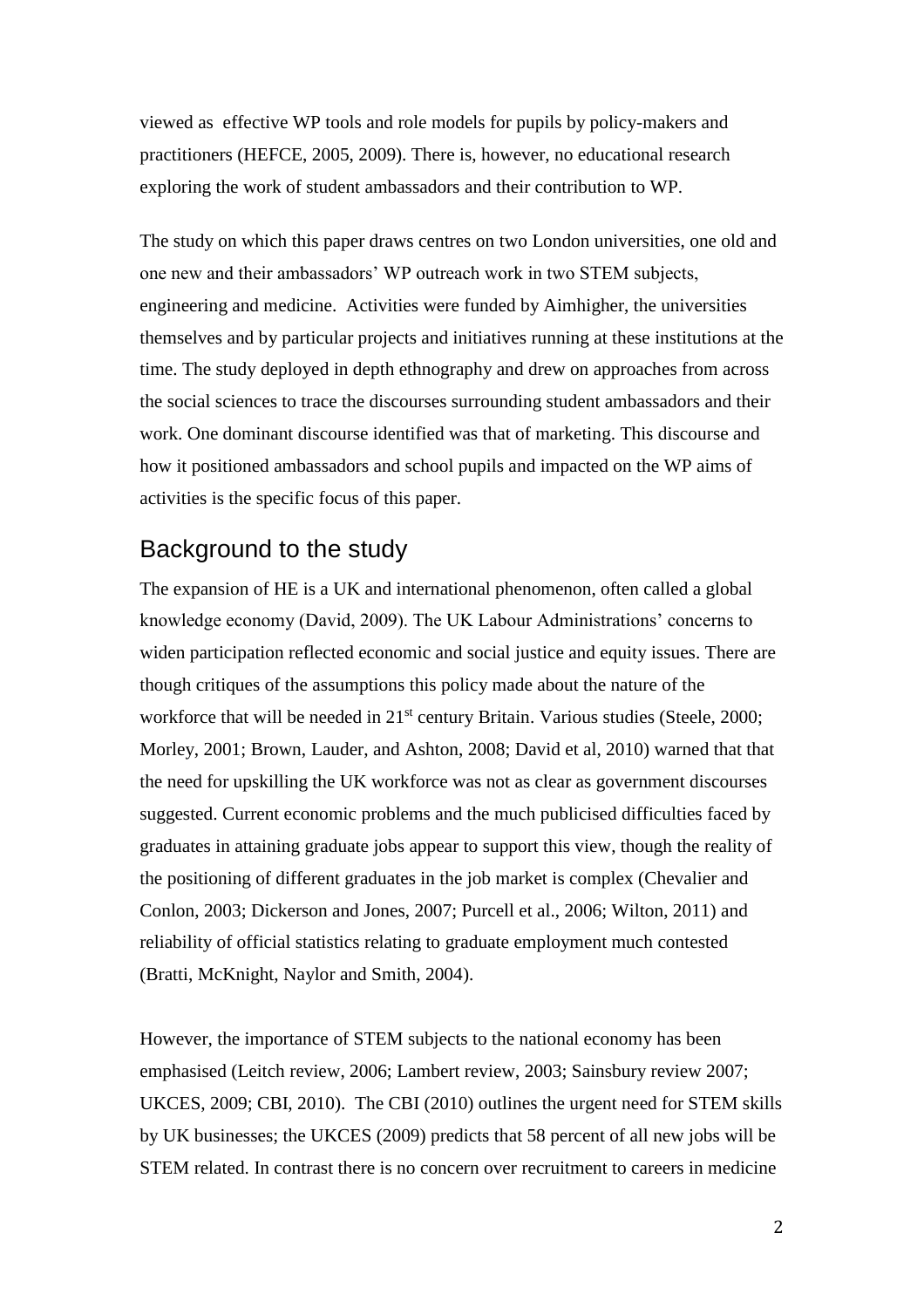as undergraduate courses are repeatedly oversubscribed. Indeed, the HEFCE advisory group report on Strategically Important and Vulnerable Subjects (SIVS) suggests that the growth in popularity of medicine and related subjects is likely to have contributed to the comparatively lower levels of recruitment in other STEM disciplines including engineering (HEFCE, 2009: p17).

In medicine, women now out number men on undergraduate courses (Boursicot and Roberts, 2009). However, lower socio-economic groups and some ethnic minority groups remain significantly underrepresented (Bouriscot and Roberts, 2009; Greenhalgh et al, 2004; Conner et al, 2004; Grant et al, 2002). While medicine is oversubscribed, engineering has been identified as a strategically important and vulnerable subject (SIV). Unlike medicine, undergraduate engineering courses in the UK still attract predominantly male students though, like medicine, these students tend to be middle class. Only 13 percent were female in 2009 (RAEng: 2009). Representation of minority ethnic groups is again patchy (Conner et al, 2004; HESA, 2009). A problem for engineering is that there is little general understanding of what engineers do. In a recent national survey of perceptions of engineers (Engineering UK, 2011) 20-40 percent of 20+ year- olds were said to know "nothing" about 'specific types of engineering, or of the day-to-day realities of what various roles involve'. There was also confusion about educational pathways into the profession and a perception that engineers earn less than other professionals. School pupils often describe engineers as being people – and particularly men – who fix things, such as car mechanics or electricians (Canavan, Magill and Love, 2002).

#### Method

The study on which this paper draws was conducted over a two year period 2008 - 2009 and centres on two London universities, Bankside, a 'new' university and Royal, an 'old', 'elite' institution, and their ambassadors' WP outreach work in engineering, medicine and related STEM subjects. Activities were funded by the universities themselves, related charities, Aimhigher and the Accessing Engineering Project (AEP) - a HEFCE funded project based at Bankside at the time of the study.

A problem for researching student ambassadors' work with school pupils is that in many contexts encounters are extremely brief, lasting for only a day or even a few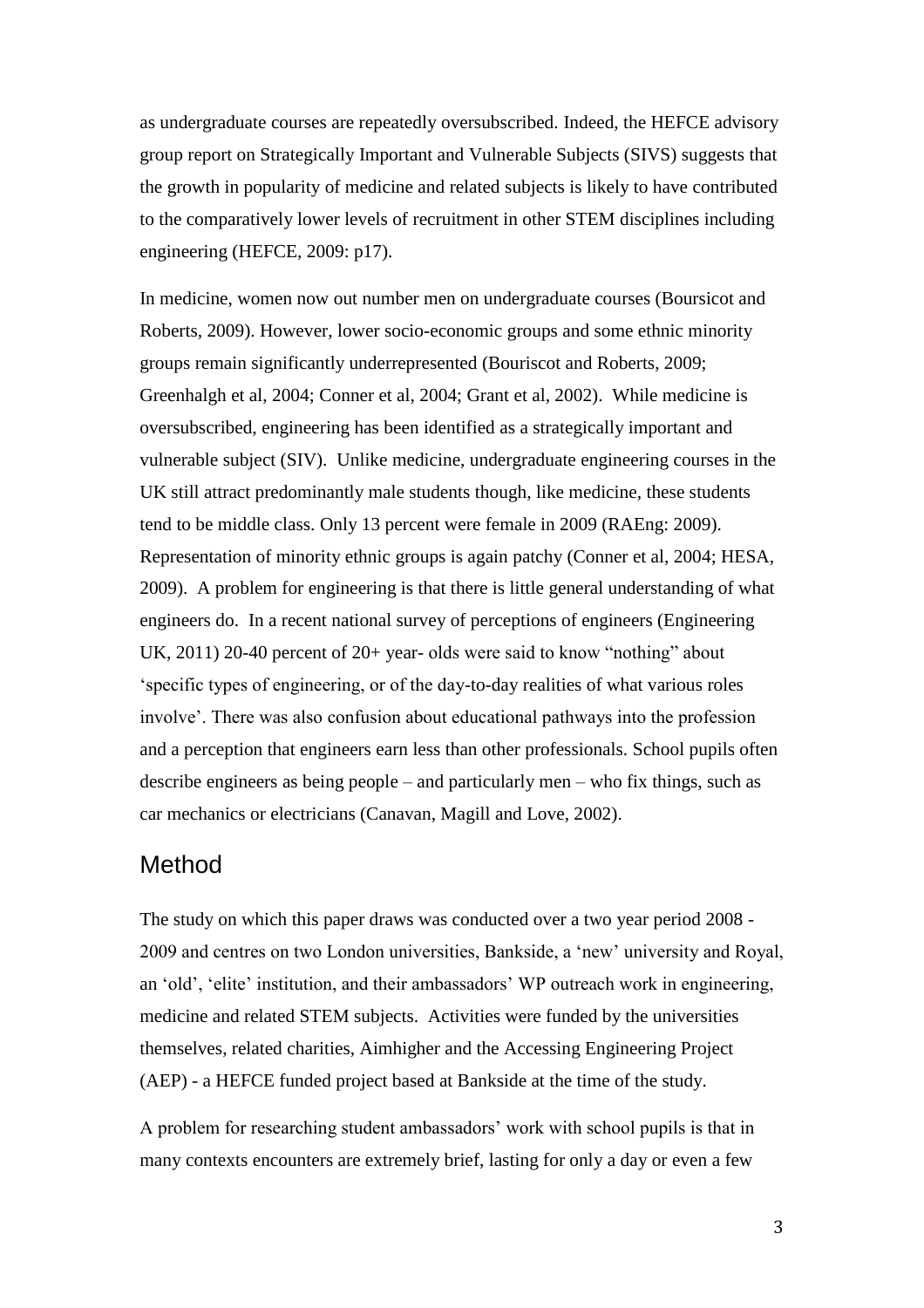hours. It is clearly difficult to make any claims for the impact of ambassador work when exchanges are so fleeting.

The aims of the study were to explore discourses that surround student ambassadors and to consider how these position both ambassadors and pupils. Ambassador/ pupil interactions and the interplay of learning contexts were considered as part of this process. Given the fleeting nature of exchanges between school pupils and ambassadors, identifying a strategy for analysing these encounters provided many challenges.

Ball (1994) stresses the need, when analyzing policy, for a range of approaches: 'a toolbox of diverse concepts and theories – an applied sociology rather than a pure one' (ibid: p14). Likewise, I have drawn on 'diverse concepts and theories' including Foucauldian discourse analysis (Hollway, 1984; Parker and Sholter, 1990; Parker 1992; Willig, 2001; Wetherell and Potter, 1992; Wetherell, 1998, 2001) and the theories of post-structuralists, especially Butler (1988, 1990, 1997a; 1997b). I have used a 'toolbox' that specifically draws from practices in social psychology, ethnography and grounded theory. The two approaches followed most explicitly have been a constructivist approach to grounded theory (Charmaz, 2003) and, from social psychology, the six steps to analysis suggested by Willig (2001). Ethnography has been central as it has allowed me to observe a wide range of ambassador/ pupil interactions. Combining these approaches enabled me to provide a systematic comparative analysis of discourses across different learning contexts.

By tracing the discourses relating to student ambassadors during each activity I was able to trace patterns in how these discourses were the same and different and how they positioned ambassadors and school pupils. These approaches have given me the tools to provide a rigorous analysis of student ambassador work, despite the fleeting nature of their contact with pupils.

#### The activities

I have observed and held informal group conversations/ focus groups across various STEM widening participation activities. Those discussed in this paper, (outlined in Table 1 and 2) were organized by the central WP unit at Bankside and Royal, the AEP, the MAS (Medical Access Scheme) at Royal.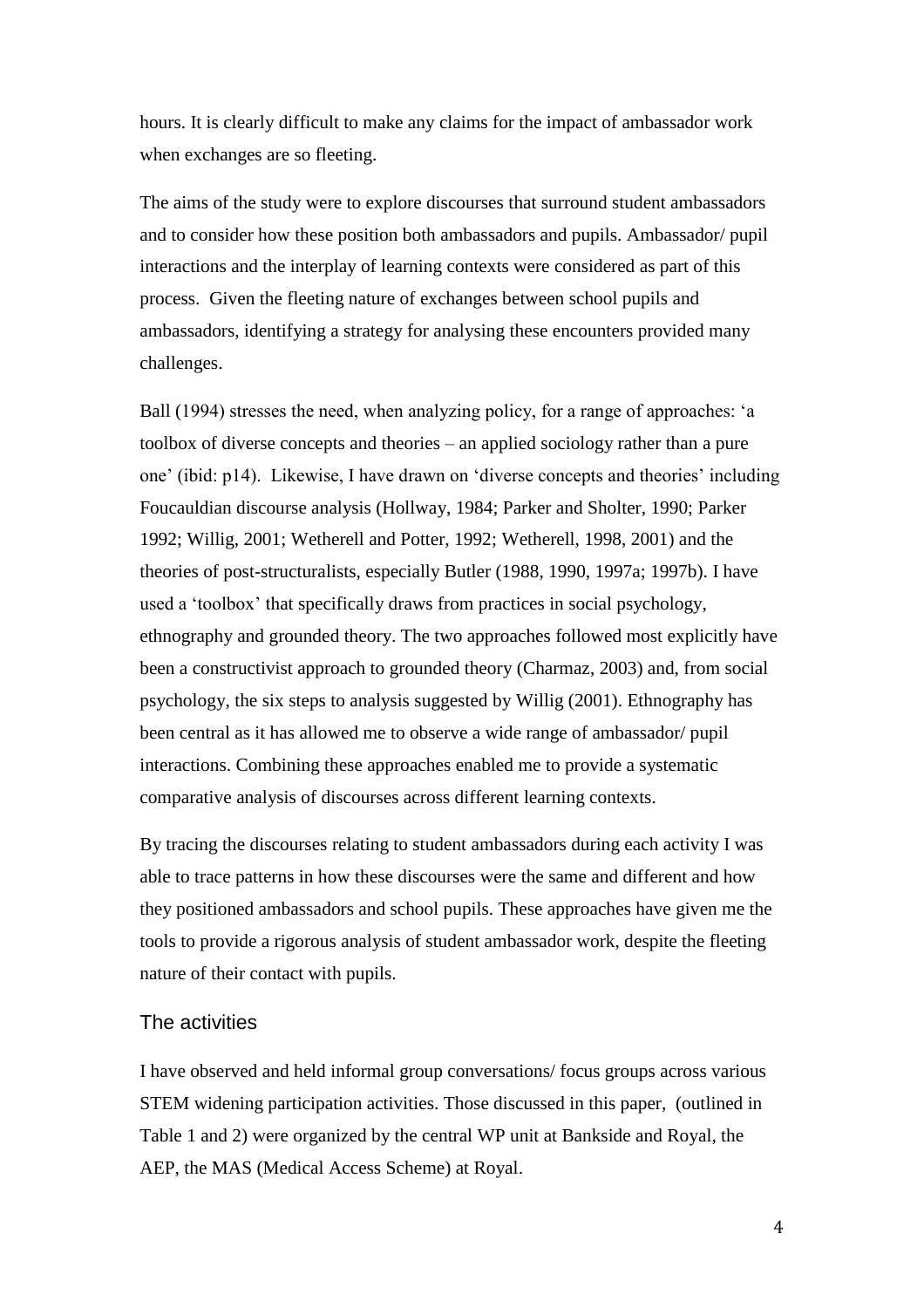As well as observing the activities themselves, I observed the ambassador recruitment process, attended meetings, interviewed key members of staff about their work and talked to organizers and teachers during events and activities. All focus group/ interview conversations were transcribed in full.

Table 1 Bankside: activities observed and participation in research by pupils and student ambassadors

| <b>Activity and</b><br>venue                                      | Length of<br>activity                     | Yr<br>group | Nos. of school<br>pupils and<br>ambassadors<br>present      | Nos. of school<br>pupils/<br>ambassadors in<br>focus groups<br>(recorded and<br>transcribed)                                                     | <b>Conversations held</b><br>informally with<br>participants during<br>activities    |
|-------------------------------------------------------------------|-------------------------------------------|-------------|-------------------------------------------------------------|--------------------------------------------------------------------------------------------------------------------------------------------------|--------------------------------------------------------------------------------------|
| STEM day:<br><b>Bankside</b>                                      | 1 day                                     | 8           | 30 pupils<br>4 Student<br>Ambassadors<br>(SAs)              | n/a                                                                                                                                              | 3 ambassadors during lunch<br>break<br>group of 4 pupils during<br>practical session |
| Careers<br>afternoon<br>$(CA)$ :<br>university<br>campus          | $\frac{1}{2}$ day                         | 9           | 80 pupils<br>4 SAs                                          | n/a                                                                                                                                              | 2 ambassadors at the end of<br>the session<br>10 pupils during the<br>afternoon      |
| <b>Train Tracks</b><br>$(TT)$ :<br>Canary<br>Wharf                | 1 day                                     | $7 - 10$    | 30 pupils<br>6 SAs                                          | 1 brief group<br>conversation/<br>focus group with<br>4 Yr 10 girls<br>during practical<br>activity                                              | 1 ambassador at the end of<br>the day<br>10 pupils throughout the day                |
| Engineering<br>Camp (EC)                                          | $4(2 \text{ days})$<br>attended)          | 9           | 80 pupils<br>8 SAs                                          | 1 paired interview<br>with ambassadors                                                                                                           | 2 ambassadors during the<br>evening disco<br>15 pupils                               |
| Maths<br>workshop<br>(MW): south<br>London<br>school<br>classroom | 4 sessions<br>attended                    | 11          | 10-20 pupils<br>$4-5$ SAs                                   | 1 to 1 interview<br>with 1<br>ambassador<br>focus group with<br>4 pupils                                                                         | conversations held with 3<br>ambassadors<br>8 pupils during the sessions             |
| Summer<br>school (SS)                                             | $5 \text{ days}$ (3)<br>days<br>attended) | 10          | 25 pupils<br>7 SAs<br>(present on<br>engineering<br>course) | 1 paired interview<br>with ambassadors<br>during afternoon<br>of final day<br>focus group with<br>6 pupils during<br>lunch break of<br>final day | 10 pupils during activities                                                          |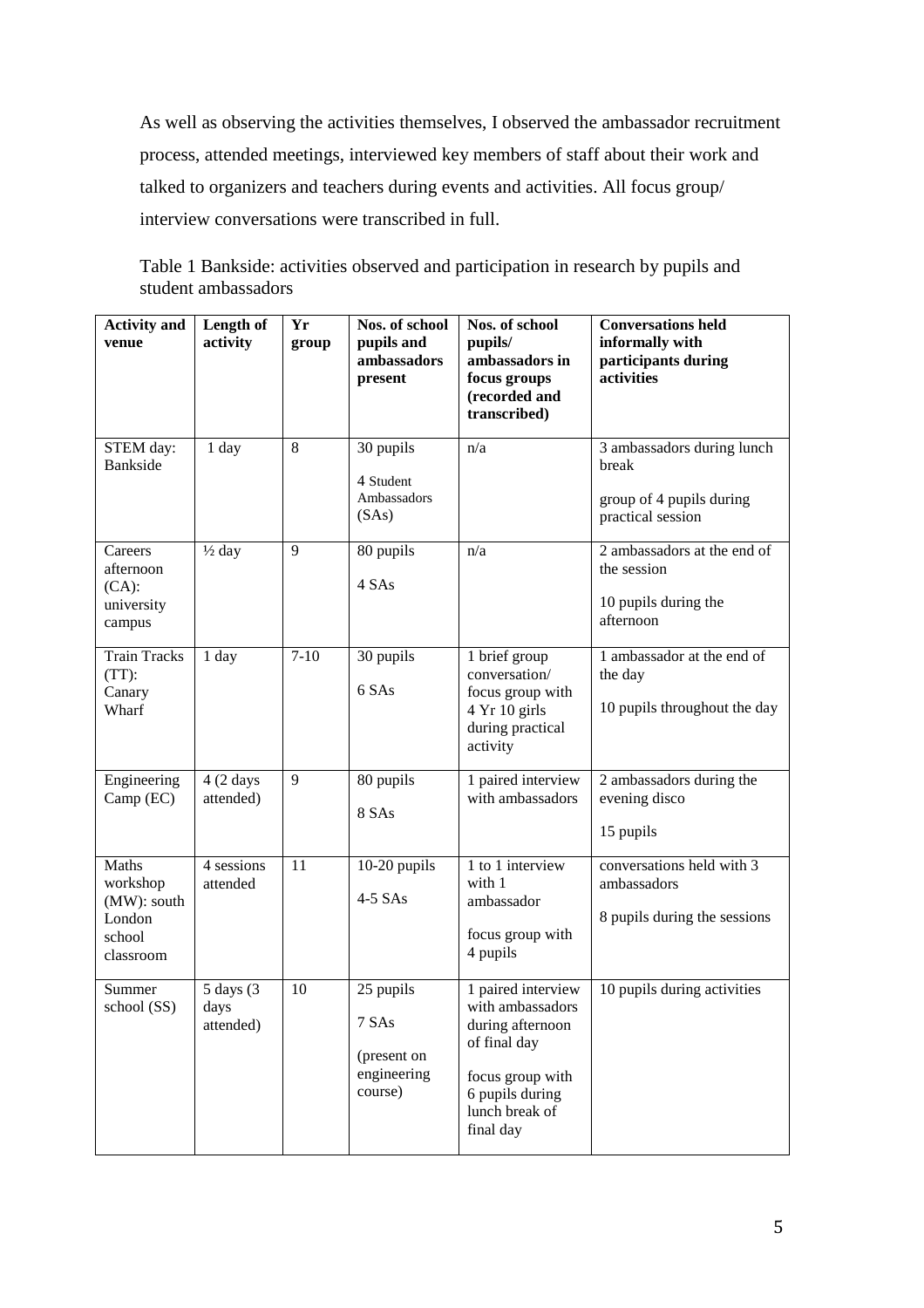| <b>Activity</b><br>observed<br>and venue      | Length of<br>activity           | Yr<br>group | Nos. of school<br>pupils and<br>ambassadors<br>present          | Nos. of students<br>in focus groups<br>(recorded and<br>transcribed)                                                                  | <b>Conversations</b><br>held with<br>participants<br>during activities             |
|-----------------------------------------------|---------------------------------|-------------|-----------------------------------------------------------------|---------------------------------------------------------------------------------------------------------------------------------------|------------------------------------------------------------------------------------|
| Medical<br>skills day:<br>Royal (MD)          | 1 day                           | 8           | 40 pupils<br>15 SAs                                             | 5 ambassadors at<br>the end of the day<br>group of 5 pupils<br>during morning<br>break<br>group of 6 pupils<br>during lunch<br>break  | n/a                                                                                |
| Medical<br>skills<br>afternoon:<br>Royal (MA) | $\frac{1}{2}$ day               | 10          | 24 pupils<br>8 SAs                                              |                                                                                                                                       | 5 ambassadors at<br>the end of the<br>session<br>10 pupils during the<br>afternoon |
| Maths<br>workshops<br>(MW)                    | 4 sessions<br>attended          | 11          | $10-20$ pupils<br>(no Royal<br>ambassadors<br>attended)         | focus group with<br>4 pupils                                                                                                          | Royal ambassadors<br>were not present<br>during sessions<br>attended               |
| G&T<br>Summer<br>school (G&T<br>SS)           | 3 days<br>$(1$ day<br>attended) | 11          | 53 pupils (whole<br>group on summer<br>school)<br><b>10 SAs</b> | focus group with<br>6 ambassadors at<br>the end of final<br>day<br>focus group with<br>6 pupils during<br>lunch break of<br>final day | 10 pupils during<br>activities                                                     |

Table 2 Royal: activities observed and participation in research by pupils, student ambassadors

#### The participants: gender, class and ethnicity

I made sure that I consulted similar numbers of male and female ambassadors at events though more female than male students volunteered to participate in focus groups. With the exception of the Summer School (SS) at Royal which was open to pupils from state schools across London, all activities were held with pupils from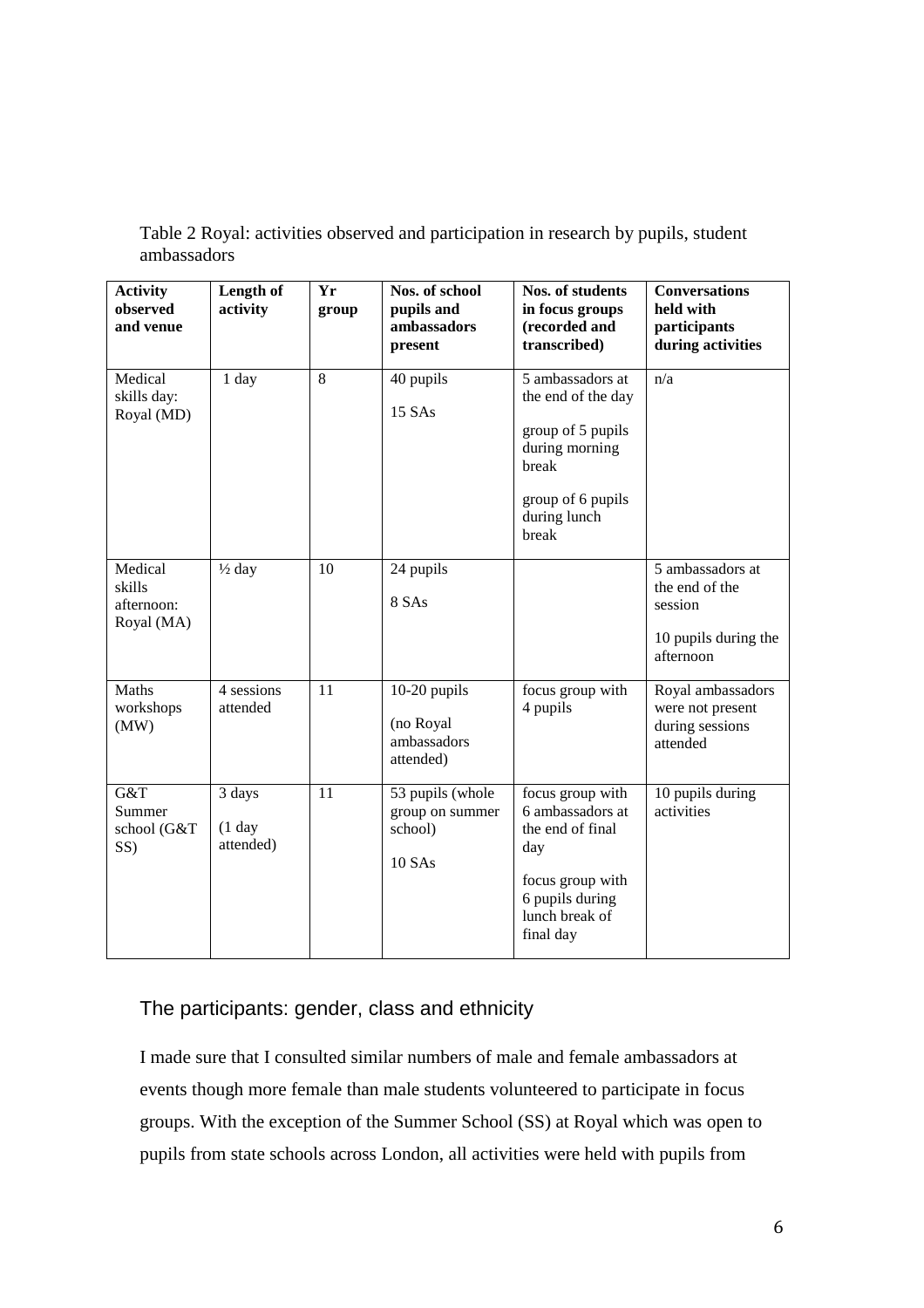south east London state schools from 'deprived' boroughs, according to the 2004 Multiple Deprivation Index (IMD) with extremely low participation rates in HE. These indicators together with those gathered during conversations suggest that pupils are predominantly from working class and lower middle class (Brooks, 2003a) backgrounds. The overwhelming majority of the student ambassadors were the first generation in their family to progress to HE and many were from south east London themselves with some having attended the same schools as pupils. Again this gives an indication of their too being from working and lower middle class backgrounds. Pupils and ambassadors were ethnically diverse with the largest group represented being Black African.

### Marketing HE in a stratified system

Marketing discourses were evident at every level of ambassador work from government policy through to the practices of organizers and the ambassadors themselves. Discursive constructions of ambassadors as marketing their universities featured in the accounts of all those involved. This dominant marketing discourse is unsurprising given how HEIs now operate as corporate enterprises in a neo-liberal culture. The ideology of the marketplace operates as a 'regime of truth' (Foucault, 1980) dominant in the contemporary UK HE system. Pupils in turn are positioned as consumers within this HE marketplace. Ambassadors were enacting these discourses, marketing university generally and their own institutions and subjects in particular. Outreach work at both universities is situated in central administration and ambassadors are used within this framework in marketing their institutions.

The detail of how the ambassadors were used within their individual institutions reflects the stratified nature of the HE system. The practices of employing ambassadors at each institution related closely to their individual existing patterns of recruitment. There were, however, inherent tensions within these marketing discourses as Aimhigher funding, which facilitated a number of activities, was provided to promote progression to HE generally rather than to individual universities.

At Bankside, a 'new' university with a local intake, the Aimhigher target group coincided relatively closely with the target group for student recruitment. However, at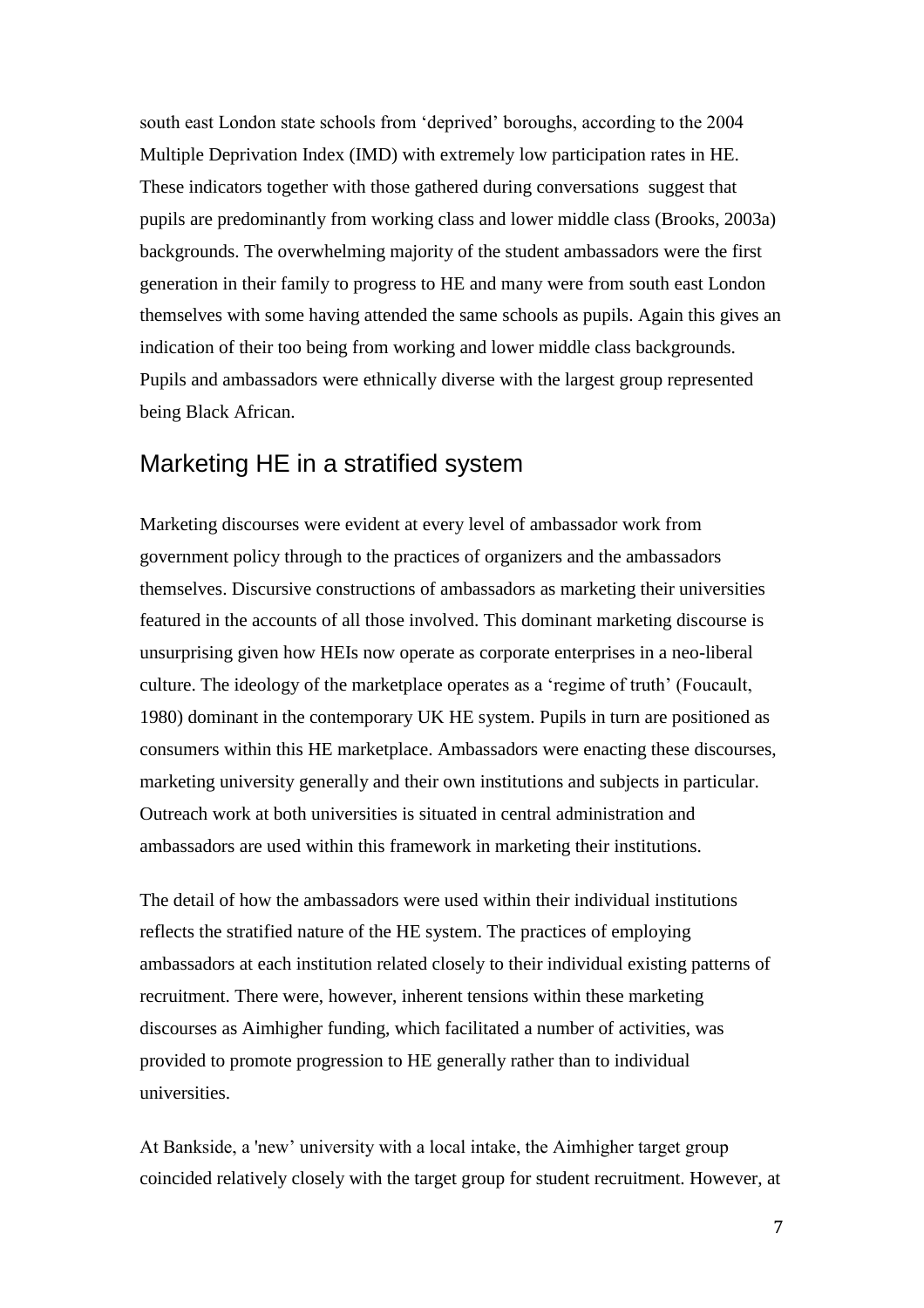Royal, an elite 'Russell Group' institution, students are recruited nationally and require higher levels of academic attainment for entry. Royal's target group for Aimhigher hardly overlapped at all with their target group for recruitment. Royal and other Russell Group universities are known as 'selector' institutions and are in a position within the HEI marketplace to select ideal candidates. By contrast Bankside and other new universities, known as 'recruiter' institutions, concentrate on filling available places. The focus of ambassador work with local students funded by Royal was therefore limited to a small number of activities with G&T pupils. Activities funded by Aimhigher at Royal were seen by the marketing teams as 'charity work' and a distraction from the main aim of recruiting appropriately qualified candidates. The WP team at Royal then were under pressure to focus directly on recruitment:

Slowly over time the internal pressures mount – there is a benchmark and you are asked what you are doing to meet it? You get  $-$  it's lovely you're doing charity work but… (WP manager, Royal)

The difficulty of ensuring that during events funded by Aimhigher student ambassadors 'market' progression routes into university generally rather than individual institutions was clearly illustrated through the accounts of organisers and ambassadors themselves. Many ambassadors worked not only on WP activities but also on recruitment activities for their universities. The only tool available to WP teams and Aimhigher staff, to ensure that student ambassadors differentiate between marketing university generally and marketing specific institutions, was a different coloured T-shirt:

… in the training, what ambassadors are often told is, which T-shirt are you wearing; if it's an Aimhigher one, you're talking about progression; if it's a Bankside one you're at a Bankside open day and you're talking about courses at Bankside and you need to know about courses at Bankside … Aimhigher is different … because it's offering knowledge of a pathway (Aimhigher coordinator)

However, it was clear from ambassadors' accounts that they were often unaware of this distinction: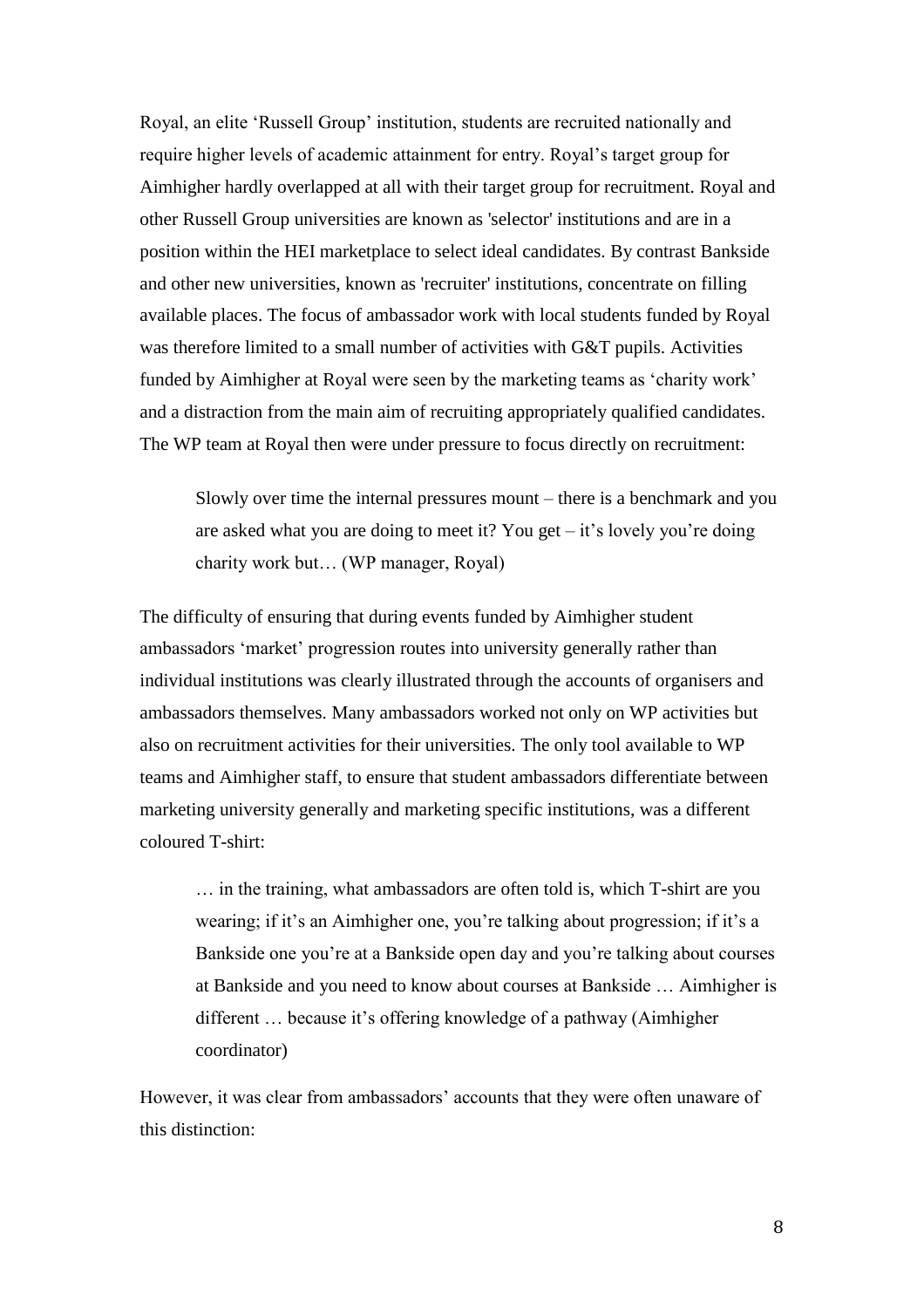I don't know the difference between them 'cause all I do is, I get e-mails from Widening Participation, Royal – I just say, yes, no; they say training days, I say, can I do it – if I can do it I do it – if I don't …so I wouldn't really know what was what to be honest (Royal: G&T SS)

#### Selling Royal

Observation during activities suggested that ambassadors were, often, very specifically promoting their own institutions. One lighthearted exchange at Royal focused on the benefits of having a Burger King on campus, how good the university is and the 'good experience' of being there:

Candice: It's the only uni in the UK with a Burger King on campus

…

Abiola: I want to go to this university – there's a Burger King here

Candice: Yeah this uni is top! University is a lot of work but I think it's a really good experience and I'd encourage as many people as I can to have that experience (MD)

Conversations with pupils during the G&T summer school revealed that ambassadors were explicitly promoting Royal and encouraging pupils to apply:

Clare: They don't make recommendations about where you should go?

Martin: Yeah

Imogen: They gave us a talk okay and the campus – sort of showed us round the places, gave us tips

…

Imogen: We talked about Queens as well. Quite a lot of rivalry between Queens and Royal and they were talking about how Royal is more relaxed and there's more of a social life and Queens they all tend to be social outcasts and throw themselves off the building so that's quite funny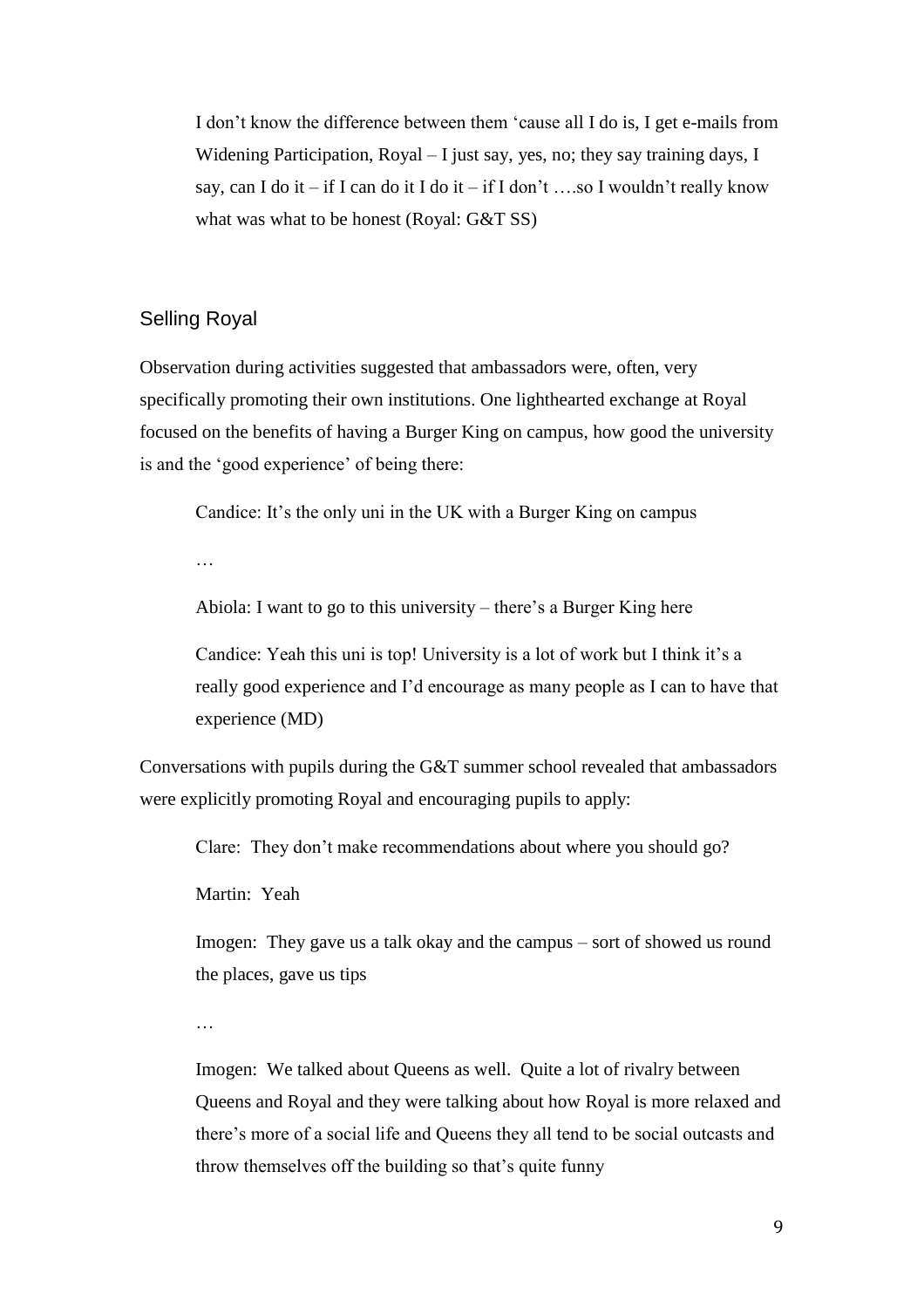Clare: Queens is square and Royal's is cool?

Imogen: Yeah that was the general impression I got

Martin: Pretty much (laughter) (G&T SS)

This direct approach by the ambassadors, in the short term, appeared to have been very effective. One pupil explained that the ambassadors had 'sold' Royal to her:

Clare: And do you know where you want to do it, by the way?

Vanessa: I don't know, I didn't really know about any universities until I came to this one. I like this one; it is really good

Lola: Yeah it is

Vanessa: They've sold it to us … (G&T SS)

The pupils also described specifically how the ambassadors had marketed the university to them, referring to how the ambassadors 'talked it up quite well':

Kate: And the ambassadors they talked it up quite well – the social life as well as getting the good grades.

Martin: Everyone seems to smile here except the librarian (G&T SS)

The pupils' awareness of the way ambassadors were marketing the university was directly referred to a number of times. Pupils were amused by ambassadors' protestations that they are not 'selling' Royal and were aware and open to these marketing advances from ambassadors:

Clare: And when you said, they sold it to you – how?

Vanessa: Well, the things they said about Queens and they just made it seem really good here

Lola: And they kept saying, we're not trying to sell it to you

Vanessa: Yeah, but they made a pretty good job of selling it (laughs) Yeah just emphasising how they can still get the grades and still become what they want while also having a social life and all the clubs we can join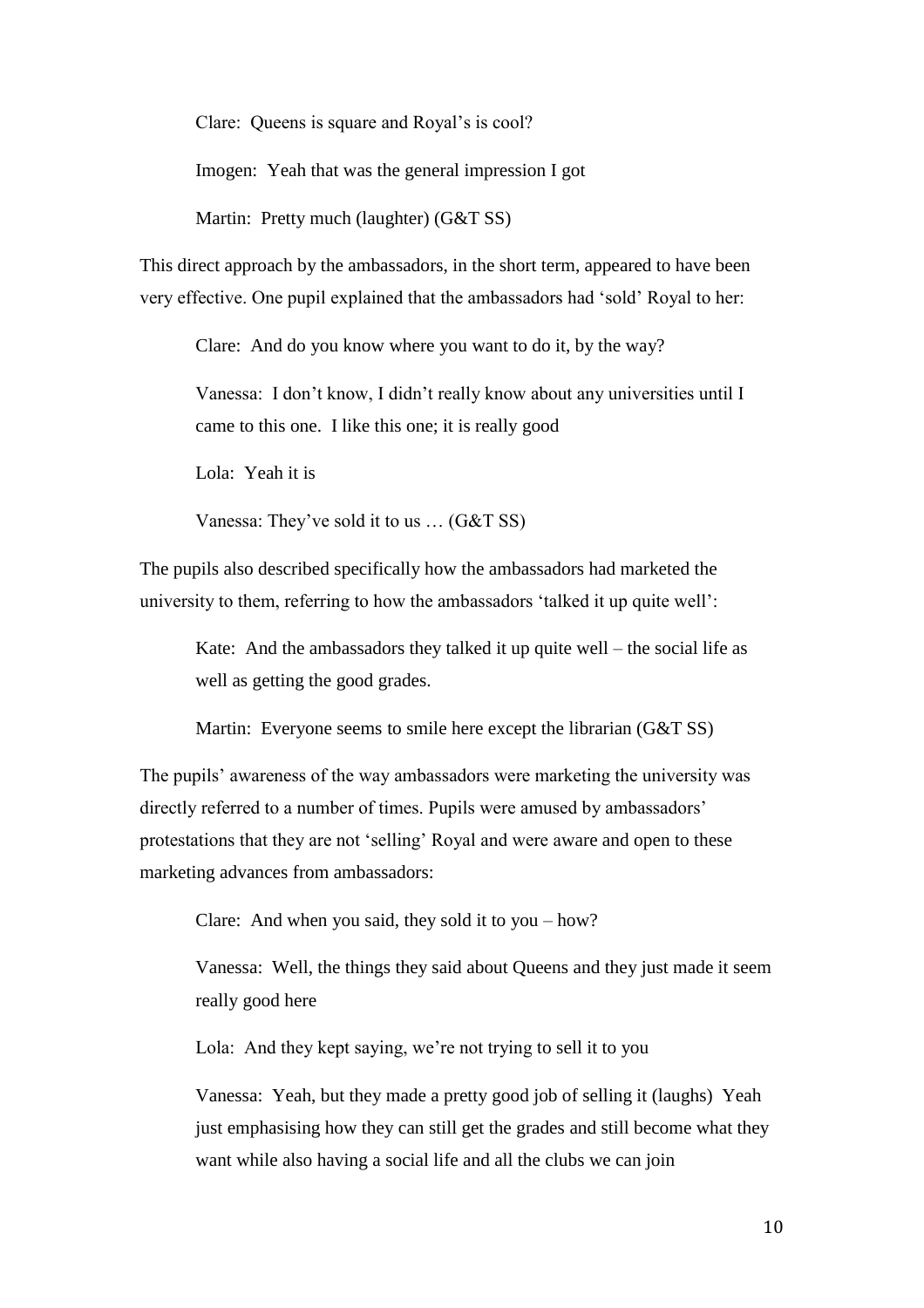Gabrielle: Clubs – we heard a lot about clubs – talked a lot about clubs Clare: So what clubs are they doing? Imogen: They showed us loads of clubs, yeah Gabrielle: All the sports ones and environment ones. Clara: Envision there was like charity kind of…

Kate: Yeah, the charity ones (G&T SS)

The ambassadors were consciously marketing their university to this group of pupils and were doing so effectively. However, the G&T summer school was funded by Royal and pupils were drawn from state schools across London, not from deprived boroughs. The pupils who contributed to the focus group were predominantly white, and appeared to come from relatively established middle class backgrounds, discussing how one or both parents had been to university themselves. This group then, was well matched in ethnic and class terms, to Royal's traditional student body.

#### Promoting Bankside

At Bankside student ambassadors were both promoting university generally and Bankside in particular. During the EC one student ambassador explained that she used 'any opportunity to tell them (school pupils) about university'. Her use of the phrase 'we're selling that' draws explicitly from discourses of sales and marketing:

Gill: Any opportunity we tell them about uni – in a subtle way like 'you need a degree for everything!' – we're selling that  $(EC)$ 

At the SS the ambassadors also frequently referred to their responsibility to promote university and it was not just the ambassadors who were aware of their responsibility to 'market' university; the pupils shared this awareness. One pupil explained, uncritically, that the ambassadors were there to 'try to make' university 'seem ok':

Dina: …they tell you about their experiences like during their time in university- like the boys – like they're trying to make university seem okay – like it's not that bad – it's not as scary as it seems  $(SS)$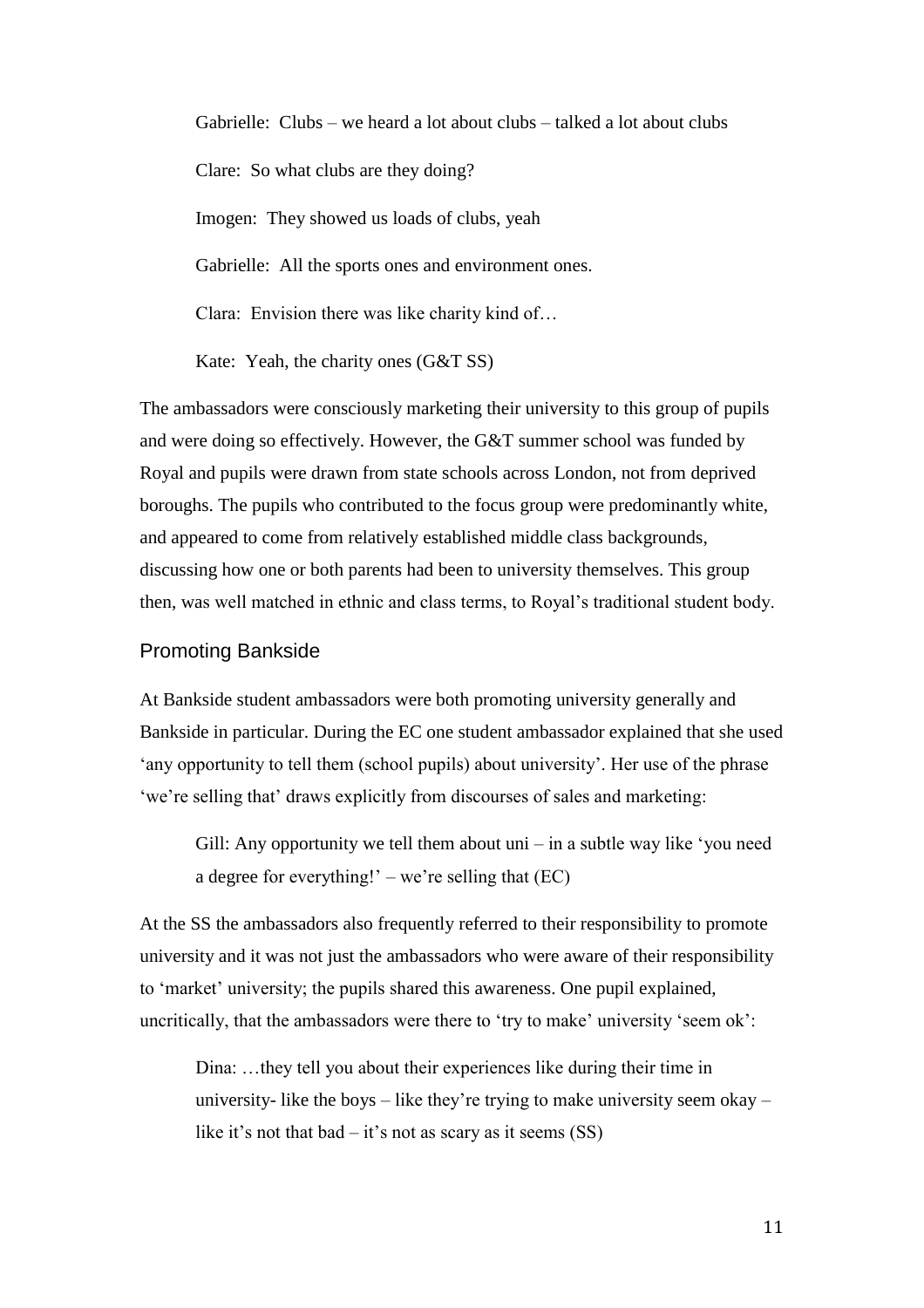Again, this reflects an understanding on the part of the pupils that ambassadors are there as marketing tools to encourage progression. Being positioned as consumers in this way, however, seems so familiar to the pupils that they view it as hardly noteworthy. That the HE system is a marketplace and that they are consumers within it is a 'regime of truth' (Foucault, 1980) that makes this a seemingly natural positioning for them.

My own observations made during fieldwork, and comments made by both ambassadors and pupils, revealed pupils' interest in finding out about university from the ambassadors. Their interest in listening to ambassadors, also positions them as willing participants in this marketing process:

Qadira: They do ask questions about like – what do you do? (SS)

The ambassadors described providing pupils with some detailed information about how they work at university. Other exchanges described included information about where students live. One ambassador described pupils as wanting to 'get comfortable around uni'. Another described pupils repeatedly asking her questions, regardless of the activity they were engaged in, about what she studies and how university is different to school:

Qadira: For me it's the same actually. They always ask the same type of questions whether we're in the afternoon activity  $-$  it's even more funny because in the afternoon activities we've got students from different strands and they're always – oh what strand are you on – like what do you do – and I'll start explaining again and they'll be asking – do you like this uni, how's the uni like, is it like school, do you have to do this, so you have to do that? It's the same questions

Adam: Pretty much the same. It's usually the same questions  $-$  its like  $-$  what do you do? (SS)

As well as general questions about university life, ambassadors described being asked specific questions about Bankside – 'do you like this university?' and 'how's this university?'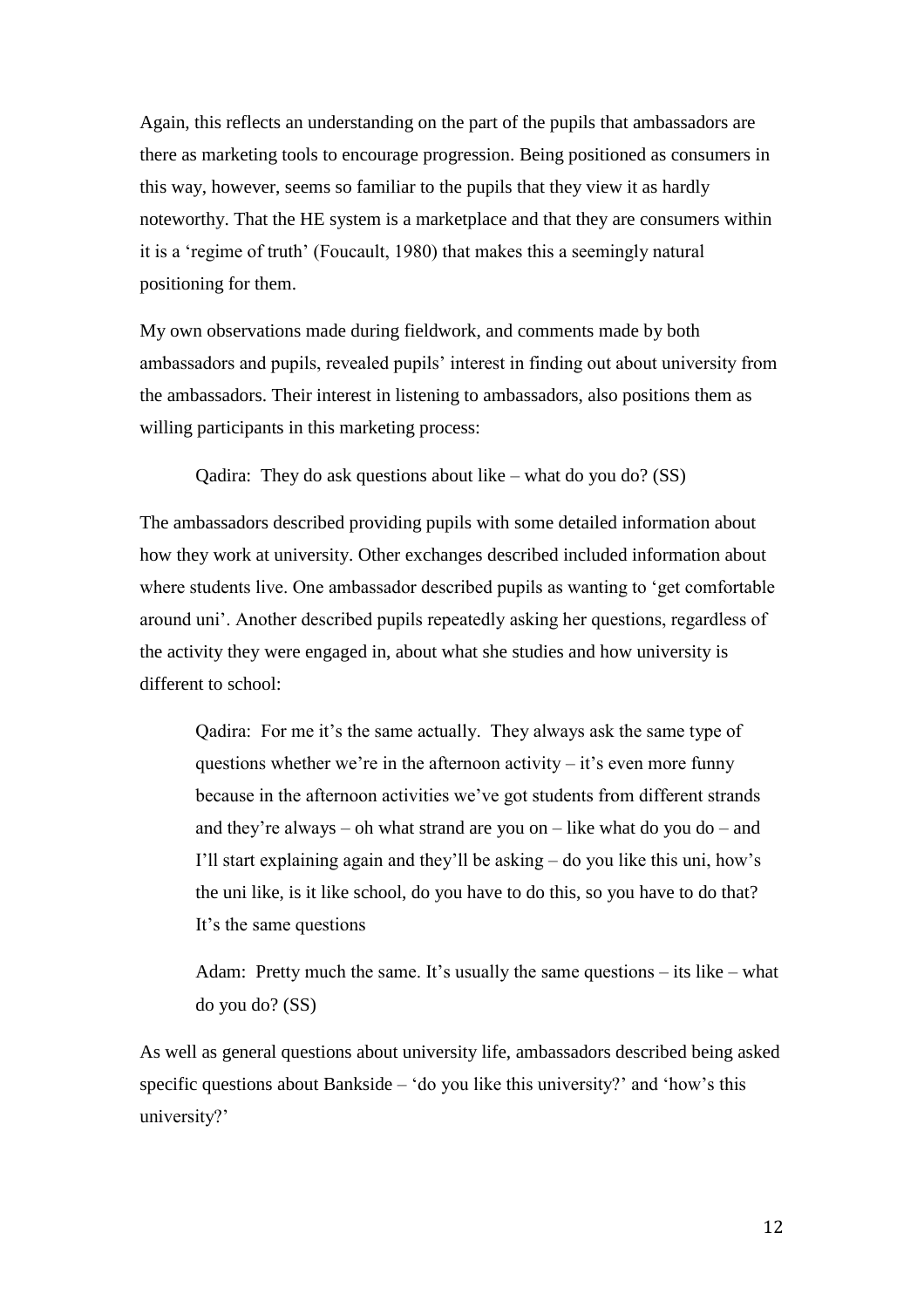Student ambassadors were positioned as promoters of university generally and of Bankside in particular by providing pupils with specific information about Bankside. Unlike Royal however, the school pupils did not talk about wanting to go to Bankside despite their interest in finding out about it. School pupils may be aware of the relative perceived value of different universities and the degrees that they offer. However, the data indicate that these school pupils' interest in Bankside and their experience of being there may well contribute to their viewing it as a 'comfortable' (Reay et al, 2005) option. It may be that this experience of being at Bankside encourages them to apply. These pupils all discussed plans to progress to HE that were established before embarking on the SS. They were already on a trajectory to HE. Their experience of being at Bankside then may just serve to reinforce existing patterns of HE participation.

The marketing focus of their work and the reality that ambassadors were predominantly working with cohorts of school pupils who match their university's established intake indicate that the outcome of ambassador work is likely to be the maintenance of existing status differentials between institutions and the perpetuation of existing patterns of recruitment to individual universities. While there are now more working class and ethnic minority students going to university overall they are going to 'different universities to their middle class counterparts' (Reay, David and Ball, 2005: p9). As Leathwood (2004) suggests 'the hierarchy of universities both reflects and perpetuates social inequalities' (p31). The work of ambassadors then reinforces rather than disrupts these patterns. It is also questionable whether simply encouraging pupils to progress to university in general terms is in their best interests given the level of debt they will now accumulate, the gloomy economic outlook and uncertain job prospects for graduates. Various research (Morley,2001; Lauder, Brown and Ashton, 2008) has raised concern for some time about the likelihood of their being enough professional work for graduates to progress to.

### Marketing subjects and discourses of individualism

Positioning student ambassadors as marketers of particular subjects and courses may, however, at times, be effective in promoting these subject areas amongst a wider and more diverse audience of young people, a valuable mission if we are to accept the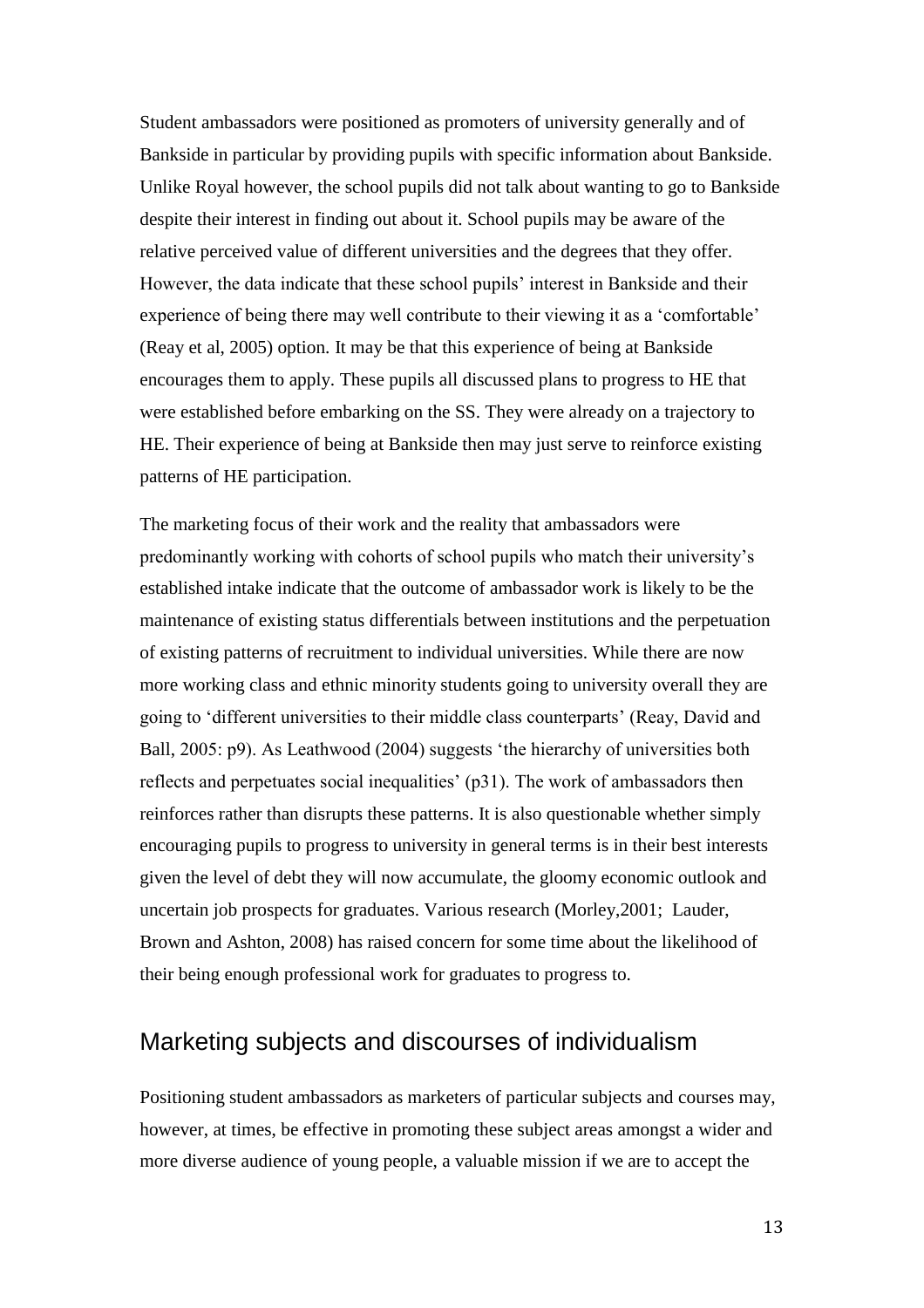identified need for more graduates in STEM subjects (Leitch review, 2006; Lambert review, 2003; Sainsbury review 2007; UKCES, 2009; CBI, 2010). The ambassadors in this study were very consciously and, in some contexts, effectively, promoting engineering and medicine.

The engineering ambassadors at Bankside were given extra subject specific training delivered by the AEP; this was additional to the training organised by the WP unit at the university. During this training ambassadors were told to 'promote engineering messages, challenge the stereotype of engineer as mechanic and make university seem accessible' (AEP fieldworker). These foci were evident in engineering ambassadors' work with school pupils; ambassadors discussed in some detail how they were promoting engineering messages and challenging stereotypes. The pupils' responses to these 'messages' varied between learning contexts (Gartland, 2012), however, in some contexts ambassadors were viewed as useful 'hot sources' of information (Ball and Vincent, 1998; Ball et al 2000; Archer et al, 2003). In these contexts school pupils reiterated messages in their accounts of what they had learnt during interactions with ambassadors, discussing, for example, the range of jobs available and possible incomes in engineering:

Isima: I didn't know you got paid that – it's quite a lot for that

Amber: I've learnt about engineering jobs – there's lots of different types (CA)

The experience of working alongside ambassadors on practical projects (Gartland 2012) also contributed to some more thoughtful, detailed and informed accounts of what engineering entails:

Sarah: (engineering) there are some difficult things to consider …I wouldn't say it's an easy subject – it's something where you'd need to use your initiative – you need to put other people into what would go wrong and what would go right

Ayisha: you need to plan it all out exactly …it's about team work …although it's complicated you are able to work it out in small stages so you will eventually get there…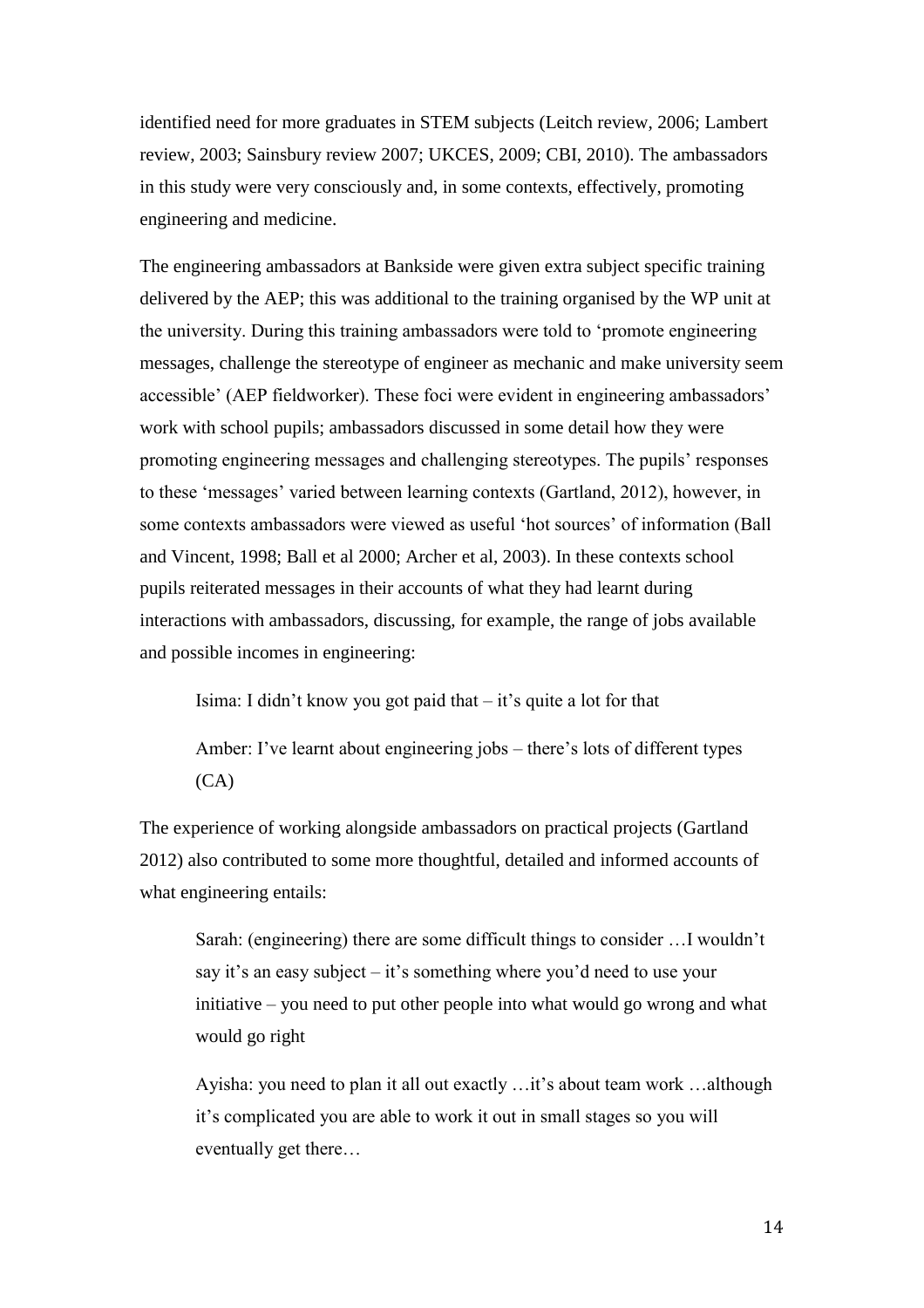Sarah: engineering before – I probably thought it was to do with mechanics and how things work but now I have a broader view of it – except I can't say it in words.

Meena: You know chemical engineering involves science and DT? …I'm just interested (TT)

Indeed, the combination of the ambassador's input and pupils' engagement with them in practical activities during the day was successful in promoting positive orientations to engineering careers amongst this group of girls:

Sarah: engineering is another word for making things

Ayisha: I want to become an engineer now

Meena: only if it involves science

Aiysha: yes for the rest of my life (TT)

However, as Archer et al, 2010 identify, levels of interest in particular subjects are formed early. This, and other groups of pupils who appeared to be positively influenced towards engineering by ambassadors were already interested in STEM subject areas and had established positive learner identities; various studies have suggested the importance of biography and established learning identity to young people's engagement with learning opportunities (Ball, Maguire and Macrea, 2000; Brooks, 2003a; Crozier, Reay and Clayton, 2010; Evans, Hodkinson, Rainbird and Unwin, 2006). Nevertheless, student ambassadors did effectively reinforce, reaffirm and inform pupils' subject interests and orientation to study at university.

However in positioning ambassadors as marketers of institutions and particular subjects, school pupils are correspondingly positioned as 'individualized, self-directed consumers of learning' (Malcolm, 2000: p20). It is unclear, while it may be influential, whether in this 'marketplace' the information that student ambassadors provide is always accurate or valuable in terms of facilitating informed 'choices' of subject to study.

At Royal, there was an entirely separate group of student ambassadors from those employed by the WP unit, studying medicine on the Medical Access Scheme (MAS),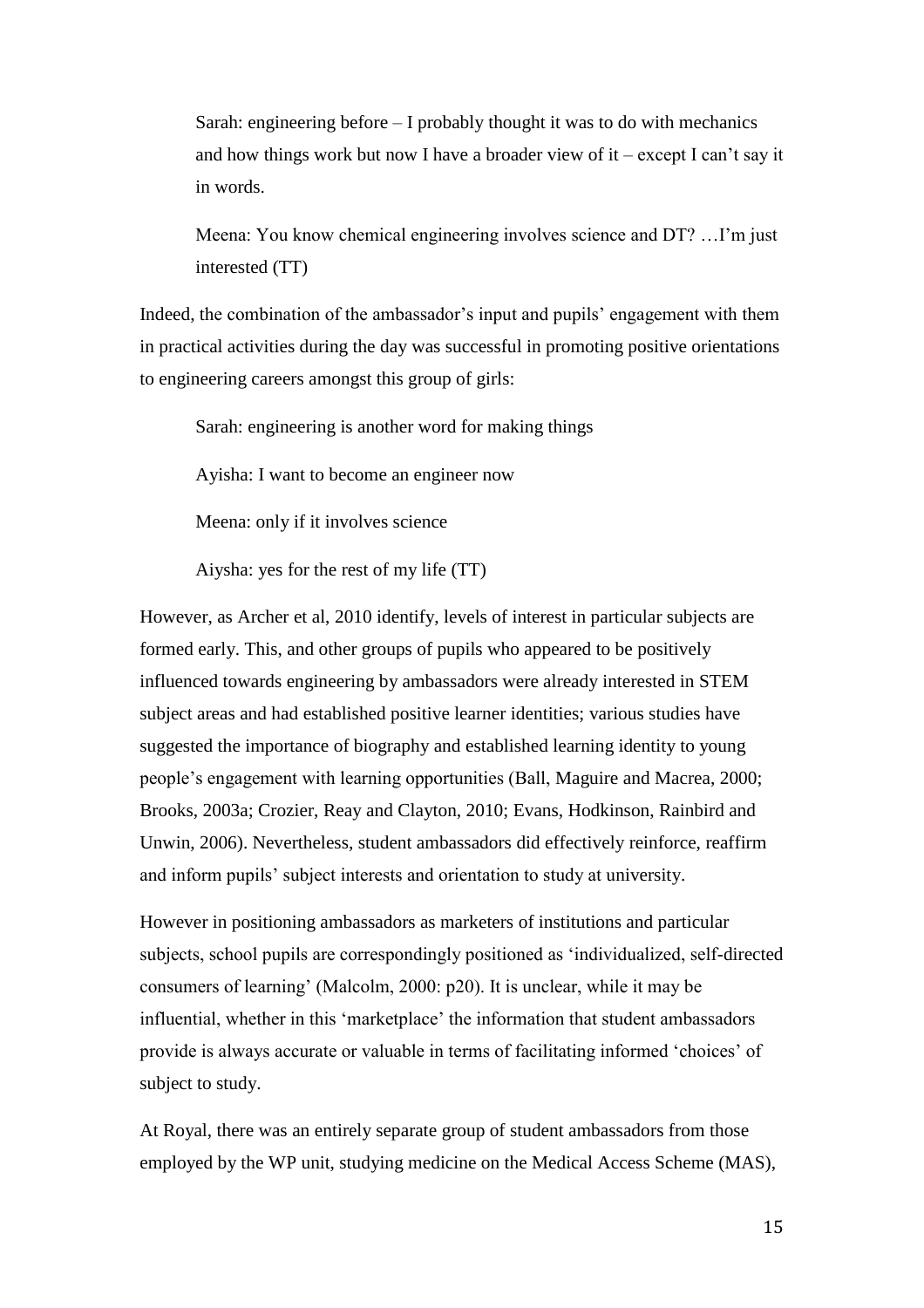an extended six year degree programme. This course was designed to enable students from some inner London boroughs, who achieve lower grades than their peers on the five year programme, to progress into careers in medicine. Students were recruited to the programme from boroughs from schools with 'poor academic records and poor progression rates into HE' (outreach manager). The student ambassadors were employed to work with school pupils on activities to raise awareness about the programme and to encourage pupils to 'aspire' to study medicine. The 'role' of the student ambassadors in these contexts appeared to be direct recruitment to the MAS programme.

There was a girl from my school and I spoke to her and she was like, so you do medicine and I was like, yeah so I started explaining to her the programme that we're on … In the end she applied and I think she got in; she's waiting for her grades but it's showing that by us doing this we are able to go back to our schools, speak to them about the programme (MD)

The benefits to this scheme are clear; pupils from 'deprived areas' and low achieving schools who are traditionally excluded from elite universities and elite courses such as medicine are given an opportunity to progress to these traditionally elite areas of HE.

However, there were extremely limited numbers of places on the MAS and the focus amongst ambassadors on 'aspiration raising' amongst these school pupils appeared problematic. Ambassadors were keen to impress on pupils that studying medicine at Royal was an option that was open to them; that the only 'boundaries' are 'expectations in your head':

Yes, you don't have to come from an upper class background or a grammar school to get to university. You can come from where they are coming from; there's no real boundaries apart from your actual expectations in your head, I think. It's like, if you think you won't be able to make it then that's going to limit you in where you're going. If you think I can do this, I can achieve what I want to achieve then that will give you inspiration to go and if there is someone telling you, you know I came from where you come from; I came from a lower privileged background and I'm here; it inspires them (MD)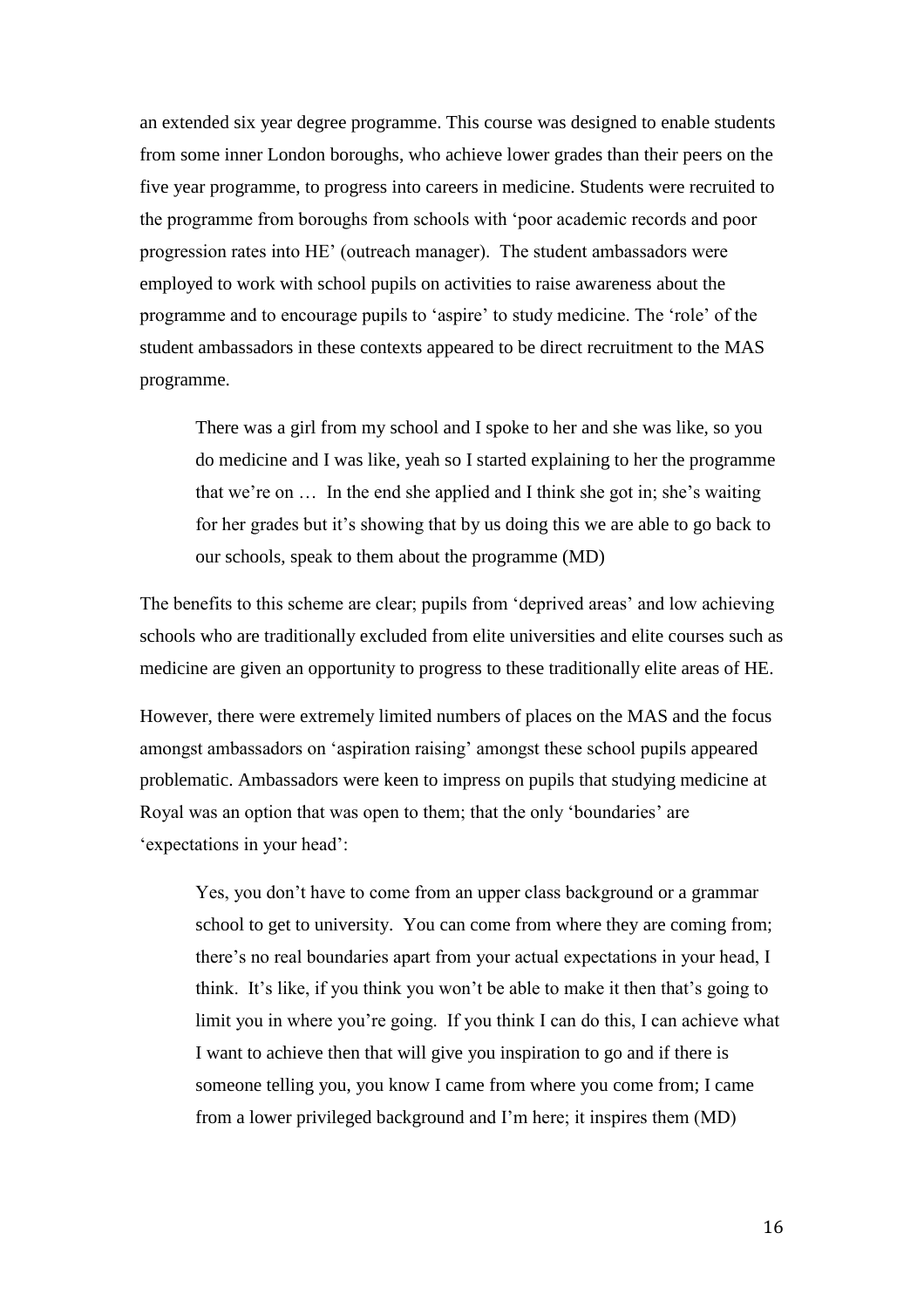This view was reiterated many times by ambassadors on the MAS programme and at Royal more generally. One ambassador explained how she had 'set' herself 'a target – Royal' even though she 'comes from an underprivileged area' (ambassador training at Royal). The power of the individual to overcome their disadvantaged positioning espoused by these ambassadors obscures the reality that pupils' futures are heavily constrained by social structures and their positioning within them. Encouraging working class and ethnic minority pupils from low achieving schools to aspire to study medicine ignores structural obstacles that makes this career unattainable for many (Delgado, 1991). This discourse also has the negative consequence of creating a corresponding discourse of individualised blame with young people themselves being held and seeing themselves as responsible for their own failure (Ball, Maguire  $\&$ Macrea, 2000; Evans, 2007).

#### **Conclusions**

The ideology of the marketplace operates as a 'regime of truth' (Foucault, 1980) in the UK HE system; pupils in turn are positioned as consumers within this marketplace. The ambassadors were enacting these marketing discourses, promoting university generally and their own institutions in particular; pupils were generally accepting of and open to these marketing strategies. However the stratified positioning of the HE institutions within the HE marketplace and their targeting of different cohorts of pupils mean that the outcome of ambassador work is more likely to be the maintenance of existing stratification within HE rather than the challenging of it.

The dominance of marketing and related discourses reflects another dominant neoliberal discourse, that of individualism. HE is represented through this as being for the benefit of the individual. The implication is that it is up to individual school pupils to raise their aspirations and aspire to university and particularly to elite universities and subject areas. This discourse obscures the reality of structural obstacles facing pupils from disadvantaged backgrounds. These individualised discourses (Beck, 1992; Ball et al, 2000) reflect post Thatcher neo-liberal discourses that have gradually overwhelmed and subsumed post war discourses relating to the social value of HE. These wider neo-liberal discourses of individualism and marketing have impacted widely on the learning outcomes of WP activities.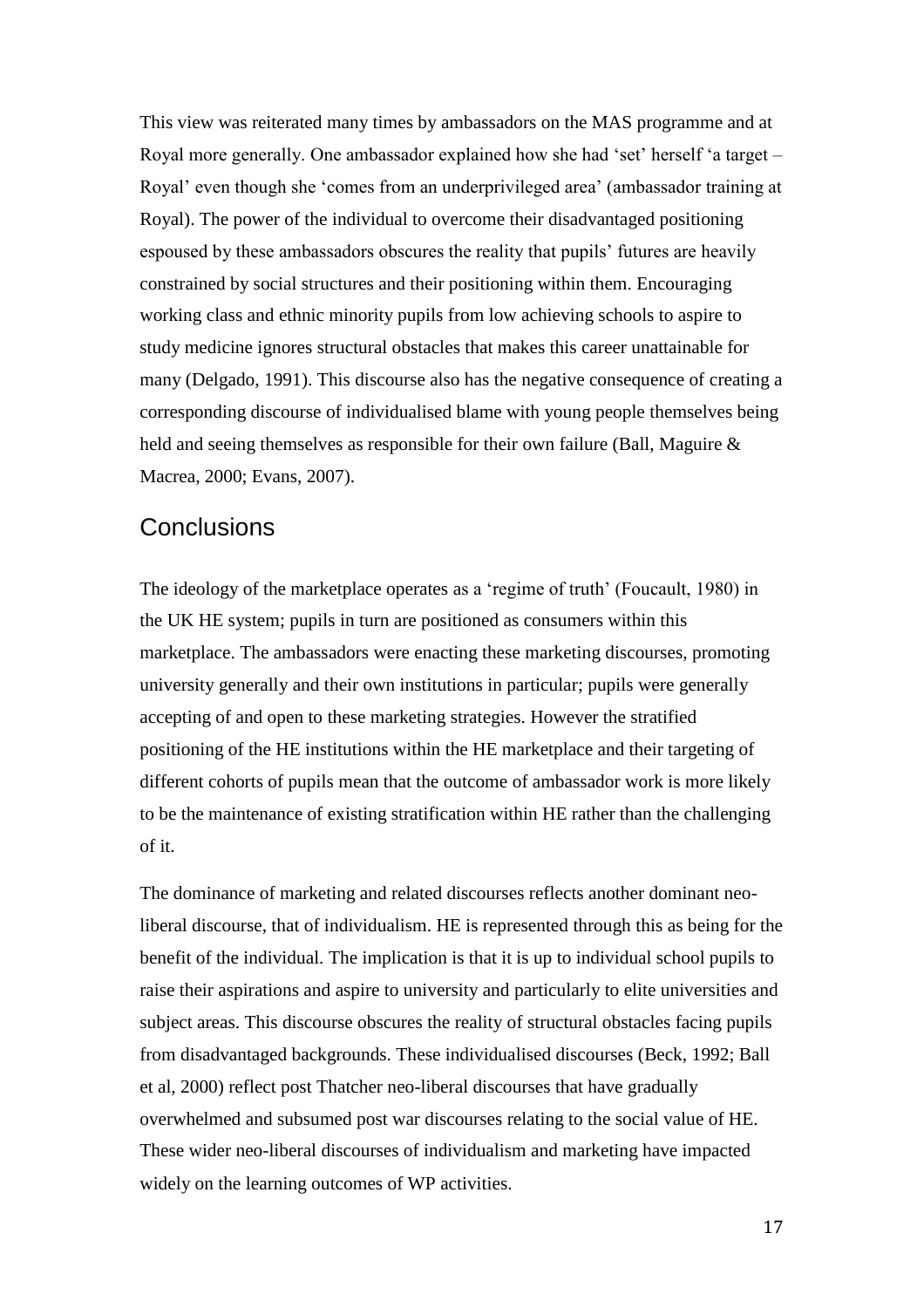The marketisation of the HE system has been a relentless and powerful process and this neo-liberal discourse is now becoming further entrenched under current UK administration. The report from BIS on Higher Education pronounces that 'putting financial power into the hands of learners makes student choice meaningful' (BIS, 2011: p5). Accruing vast debts for their study, pupils are set to become fully fledged consumers in the HE marketplace. However, with the withdrawal of funds for the Connexions services and for Aimhigher schemes, the opacity of this marketplace is only set to increase. Without Aimhigher or other government funded WP projects, the foci of student ambassadors' work will be set entirely by their institutions and marketing discourses will increasingly operate without restraint.

However, the study from which this paper draws indicates that carefully developed activity within STEM subject areas can effectively develop and reaffirm pupils' interest in STEM and encourage progression amongst young people currently heavily underrepresented in these subject areas. Student ambassadors, in these contexts, can contribute to disrupting and challenging pupils' gendered, raced and classed trajectories. This subject specific approach could be an effective way forward in supporting more pupils to access HE courses in STEM subject areas.

## References

Archer, L., J. Dewott, J. Osbourne , J. Dillon, B. Willis, B. Wong (2010) "Doing" Science Versus "Being" a Scientist: Examining 10/11-Year-Old Schoolchildren's Constuctions of Science Through the Lens of Identity. Wiley InterScience (www.interscience.wiley.com)

Archer, L. Hutchings, M. and Ross, A. (eds.) (2003) Higher Education and social Class: Issues of Exclusion and Inclusion. Routledge Falmer: London

Ball, S., M. Maguire and S. Macrae (2000) Choice, Pathways and Transitions Post-16: new youth, new economies in the global city London: Falmer

Ball, S. and C. Vincent (1998) "I heard it on the grapevine": 'Hot' knowledge and school choice', British Journal of Sociology of Education, vol. 19(3), p.377- 400

Beck, U. (1992) Risk Society: Towards a New Modernity. Newbury Park, CA: Sage.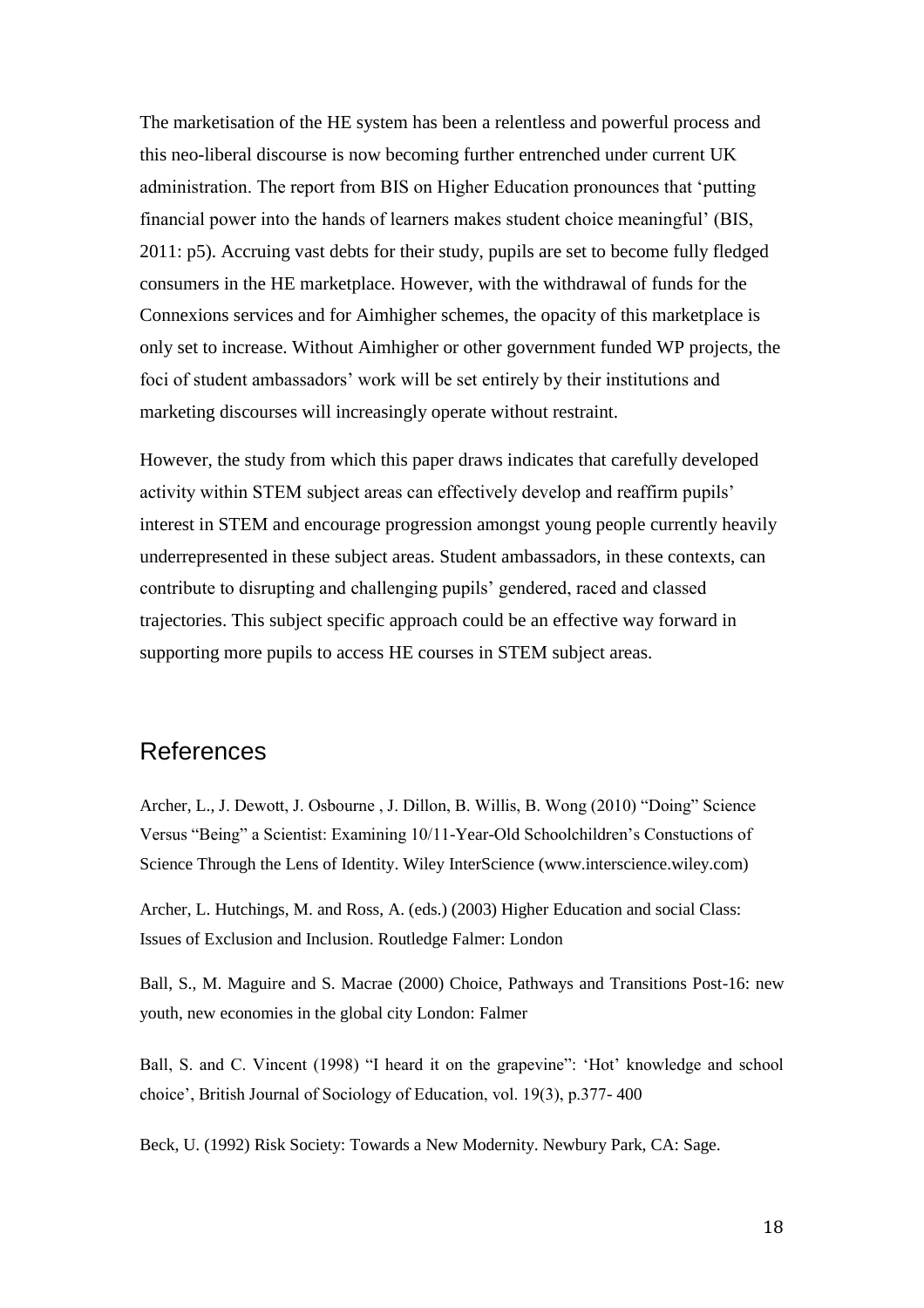Boursicot, K. and T. Roberts (2009) Widening Participation in Medical Education; Challenging Elitism and Exclusion. Higher Education Policy 22 (p.19-36)

Bratti, M., A. McKnight, R. Naylor and J. Smith (2004) Higher education outcomes, graduate employment and university performance indicators. Journal of the Royal Statistical Society 167 Pt. 3 pp. 475-496

Brooks R. (2003a) Young people's Higher Education Choices: the role of family ad friends British Journal of Sociology of Education, 24 (3) 283 - 298

Canavan, B., J. Magill & D. Love (2002) A study of factors affecting perception of Science, Engineering and Technology (SET) in young people. International Conference on Engineering Education, August 18-21, Manchester

CBI (2010) Ready to grow: business priorities for education and skills, education and skills survey

Charmaz, K. (2003) Grounded Theory: Objectivist and Constructivist Methods (in Denzin N.K. and Y.S.Lincoln (eds.) Strategies of Qualitative Inquiry. London: Sage)

Chevalier, A. N and G.Conlon (2003) *Does It Pay to Attend a Prestigious University?*  London: Centre for the Economics of Education, London School of Economics.

Connor, H. Tyers, T. Modood and J. Hillage (2004) Why the Difference? A Closer Look at Higher Education Minority Ethnic Students and Graduates Research Report 552. Nottingham: DfES

Colley, H. (2003) Engagement Mentoring for 'disaffected' youth: a new model of mentoring for social inclusion. British Educational Research Journal, 29:4, 521-32

Crozier, G. Reay, T and Clayton, J. (2010) The socio-cultural and learning experiences of working class students in higher education. (In M. David (ed.) Improving Learning by Widening Participation in Higher Education. Routledge: Oxon)

David, M. (2009) Transforming global higher education: a feminist perspective The Institute of Education, Inaugural lecture, November

David, M. (2010) Improving Learning by Widening Participation in Higher Education. Routledge: Oxon (with Anne-Marie Bathmaker, Gill Crozier, Pauline Davis,Chris Hockings, Gareth Parry, Diane Reay, Ann Vignoles and Julian Williams)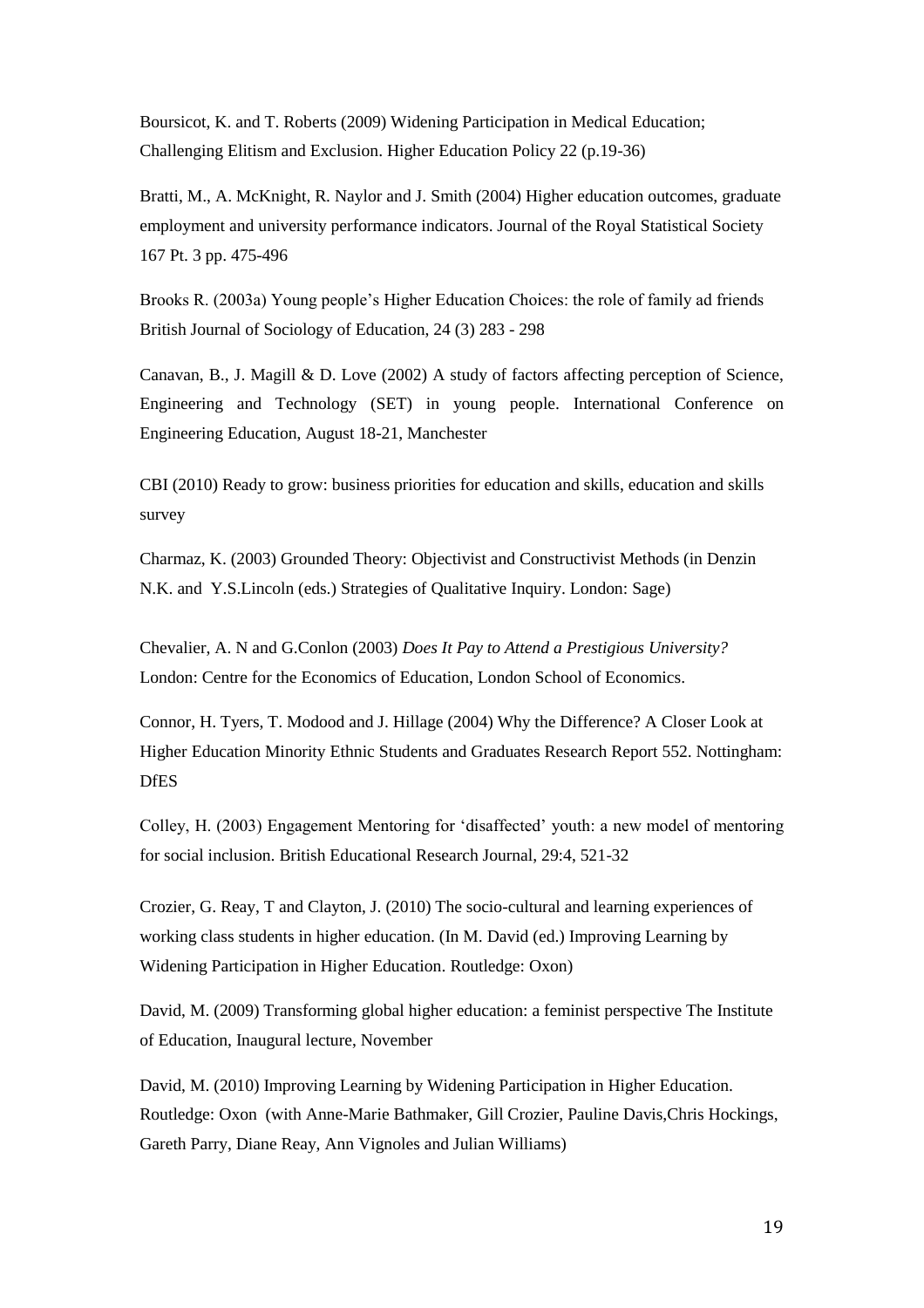Delgado, R. (1991) Affirmative action as a majoritarian device: or, do you really want to be a role model. Michigan Law Review Vol. 89, No.5 1222-1232: HeinOnline

Dickerson, A.P and P. Jones P (2007) Poor Returns: Winners and Losers in the Job Market. Manchester: Equal Opportunities Commission.

Engineering UK (2011)

[http://www.engineeringuk.com/what\\_we\\_do/education\\_&\\_skills/engineering\\_uk\\_11.cfm](http://www.engineeringuk.com/what_we_do/education_&_skills/engineering_uk_11.cfm) (accessed 10/11)

Evans , K. (2007) 'Concepts of Bounded Agency in Education, Work and Personal Lives of Young Adults ', International Journal of Psychology (interdisciplinary issue) 42 (2), 1-9

Evans, K., Hodkinson, P., Rainbird, L., Unwin, L. (2006) Improving Workplace Learning. London: Routledge

Foucault (1980) Power/ Knowledge. Brighton: Harvester

Gartland, C (2012) Inspiring Engineers? Student ambassadors and the importance of learning contexts in HE outreach activity. EE2012 conference paper. Innovation, Practice and Research in Engineering Education. Coventry University (forthcoming) 9/12

Grant, J., H. Jones and T. Lambert (2002) An Analysis of Trends in Applications to Medical School, Milton Keynes, Oxford: Open University Centre for Education in Medicine/ UK Medical Careers Research Group.

Greenhalgh, T., Seyan, K. and Boynton, P. (2004) ''Not a University Type': Focus group study of social class, ethnic, and sex differences in school pupils' perceptions about medical school', British Medical Journal 328(7455): 1541

HEFCE (2005) Evaluation of Aimhigher: Excellence Challenge Interim Report <https://www.education.gov.uk/publications/eOrderingDownload/RB648.pdf> (accessed 5/11)

HEFCE (2009a) Aimhigher Associates scheme: Guidance and planning for the national phase, 2009-2011<http://www.hefce.ac.uk/widen/aimhigh/pub/AimhigherAssociates.pdf> (accessed 5/11)

HEFCE (2009b) Strategically Important and Vulnerable Subjects: The HEFCE advisory group's 2009 report [http://www.hefce.ac.uk/pubs/hefce/2010/10\\_09/10\\_09\\_354235456.pdf](http://www.hefce.ac.uk/pubs/hefce/2010/10_09/10_09_354235456.pdf) (accessed 10/11)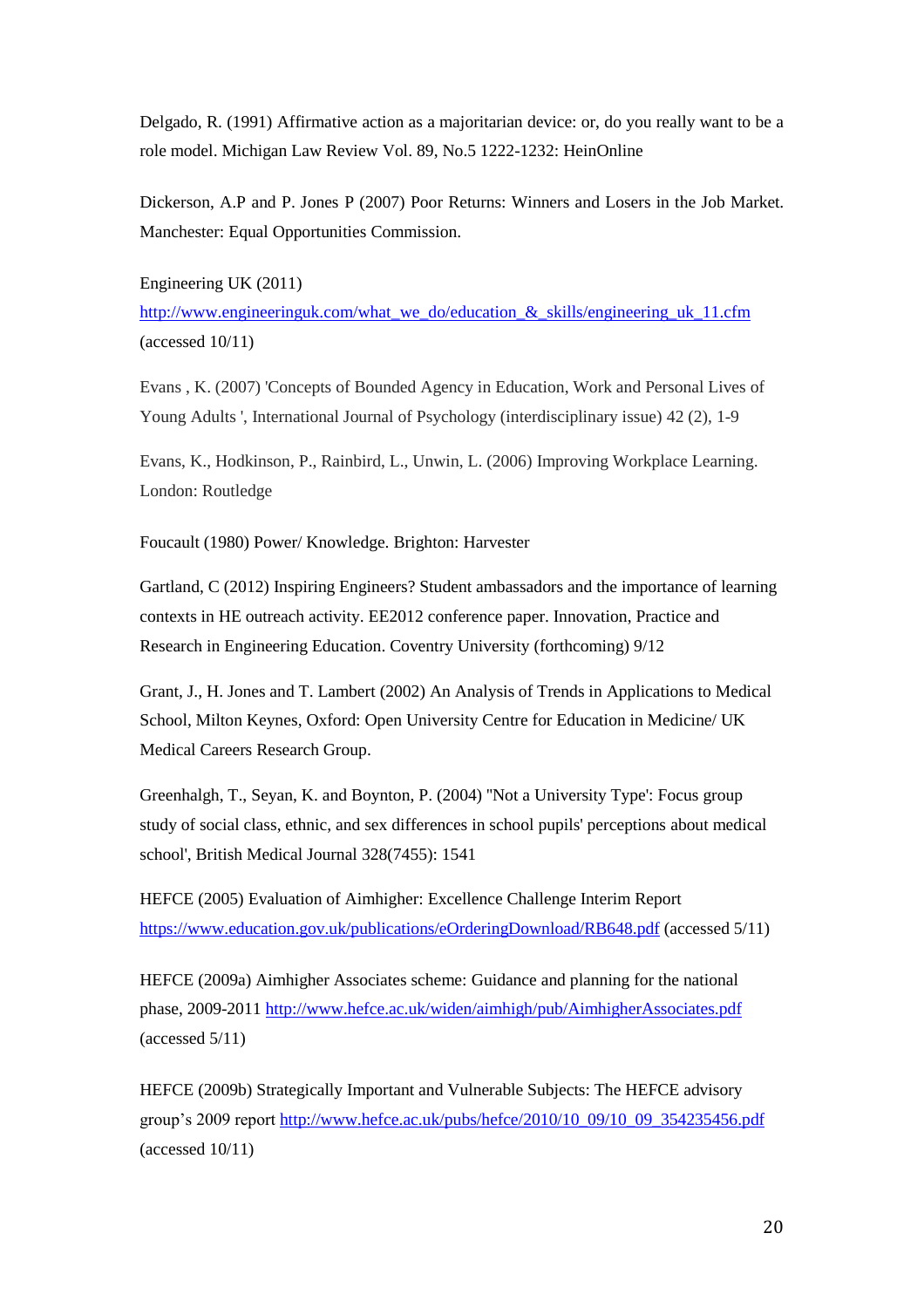#### HESA (2009/10) Student population (free statistics)

<http://www.hesa.ac.uk/index.php/content/view/1974/278/> (accessed 7/11)

Lambert Review of Business-University Collaboration (2003) Final Report. HMSO. http://www.hm-treasury.gov.uk/d/lambert\_review\_final\_450.pdf

[Lauder, H.,](http://opus.bath.ac.uk/view/person_id/545.html) [Brown, P.](http://opus.bath.ac.uk/view/person_id/3369.html) and Ashton, D., 2008. Globalisation, skill formation and the varieties of capitalism approach. New Political Economy, 13 (1), pp. 19-35.

Leathwood, C. (2004) A critique of institutional inequalities in higher education (or an alternative to hypocrisy for higher educational policy. Theory and Research in Eduction Vol. 2(1) 31-48

Leitch review of skills (2006) Prosperity for all in the global economy – world class skills. Final report. HMSO [http://webarchive.nationalarchives.gov.uk/+/http://www.hm](http://webarchive.nationalarchives.gov.uk/+/http:/www.hm-treasury.gov.uk/media/6/4/leitch_finalreport051206.pdf)[treasury.gov.uk/media/6/4/leitch\\_finalreport051206.pdf](http://webarchive.nationalarchives.gov.uk/+/http:/www.hm-treasury.gov.uk/media/6/4/leitch_finalreport051206.pdf) (accessed 6/11)

Malcolm, J. (2000) Joining, invading, reconstructing: participation for a change? (in Thompson, J. (2000): Stretching the Academy) Morley, L. (2001) Producing New Workers: quality, equality and employability in higher education. Quality in Higher Education, Vol. 7, No. 2 Purcell K, Elias P and Wilton N (2006) Looking through the Glass Ceiling: A Detailed Investigation of the Factors That Contribute to Gendered Career Inequalities, Report to the European Social Fund. Liverpool: European Social Fund.

Reay, D., M. David, and S. Ball (2005) Degrees of Choice: social class, race and gender in higher education. Stoke on Trent: Tretham Books.

Royal Academy of Engineering (2009) Inspiring Women Engineers (RAEng in house publication)

Sainsbury, D. (2007) The race to the top – a review of government's science and innovation policies. Norwich: HM Treasury

Steele, T. (2000) Common goods: beyond the new work ethic to the universe of the imagination (In Thompson (2000) Stretching the Academy. NIACE, Leicester. NIACE, Leicester)